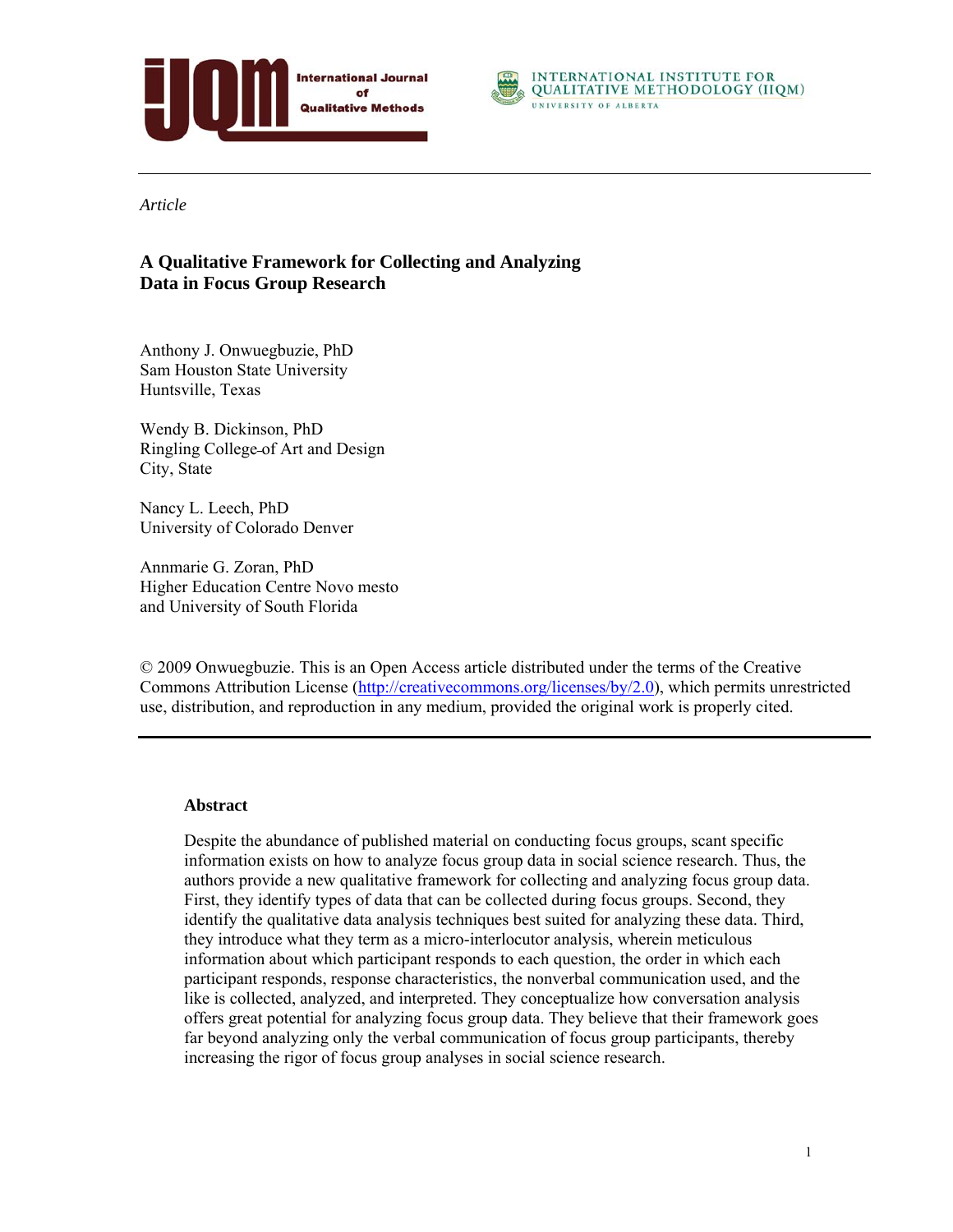**Keywords:** focus group, focus group analysis, micro-interlocutor analysis, conversation analysis

**Authors' note:** Correspondence should be addressed to Anthony J. Onwuegbuzie, Department of Educational Leadership and Counseling, Box 2119, Sam Houston State University, Huntsville, TX 77341-2119, or e-mail tonyonwuegbuzie@aol.com.

Traditionally, focus group research is "a way of collecting qualitative data, which—essentially involves engaging a small number of people in an informal group discussion (or discussions), 'focused' around a particular topic or set of issues" (Wilkinson, 2004, p. 177). Social science researchers in general and qualitative researchers in particular often rely on focus groups to collect data from multiple individuals simultaneously. Focus groups are less threatening to many research participants, and this environment is helpful for participants to discuss perceptions, ideas, opinions, and thoughts (Krueger & Casey, 2000). Researchers have used focus groups for decades (Morgan, 1998), indeed for the past 80 years. In the 1920s, they were conducted to assist researchers in identifying survey questions (Morgan, 1998). In the early 1940s, Paul Lazarsfeld and Robert Merton, who are credited with formalizing the method of focus groups (Madriz, 2000), used focus group methods to conduct a government-sponsored study to examine media effects on attitudes towards the involvement of the United States in World War II (Merton, 1987). These groundbreaking methodologists used focus group data to identify "salient dimensions of complex social stimuli as [a] precursor to further quantitative tests" (Lunt, 1996, p. 81). Moreover, according to Kamberelis and Dimitriadis (2005),

Two dimensions of Lazarsfeld and Merton's research efforts constitute part of the legacy of using focus groups within qualitative research: (a) capturing people's responses in real space and time in the context of face-to-face interactions and (b) strategically 'focusing' interview prompts based on themes that are generated in these face-to-face interactions and that are considered particularly important to the researchers. (p. 899)

Later, according to Greenbaum (1998), focus group data were collected and analyzed mainly for market researchers to assess consumers' attitudes and opinions. In the past 20 years, focus group research has been used to collect qualitative data by social science researchers (Madriz, 2000). Furthermore, in the past years, books on the use and benefits of focus groups have emerged (Krueger, 1988; Morgan, 1988).

Social science researchers can derive multiple benefits from using focus groups. One is that focus groups are an economical, fast, and efficient method for obtaining data from multiple participants (Krueger & Casey, 2000), thereby potentially increasing the overall number of participants in a given qualitative study (Krueger, 2000). Another advantage to focus groups is the environment, which is socially oriented (Krueger, 2000). In addition, the sense of belonging to a group can increase the participants' sense of cohesiveness (Peters, 1993) and help them to feel safe to share information (Vaughn, Schumm, & Sinagub, 1996). Furthermore, the interactions that occur among the participants can yield important data (Morgan, 1988), can create the possibility for more spontaneous responses (Butler, 1996), and can provide a setting where the participants can discuss personal problems and provide possible solutions (Duggleby, 2005).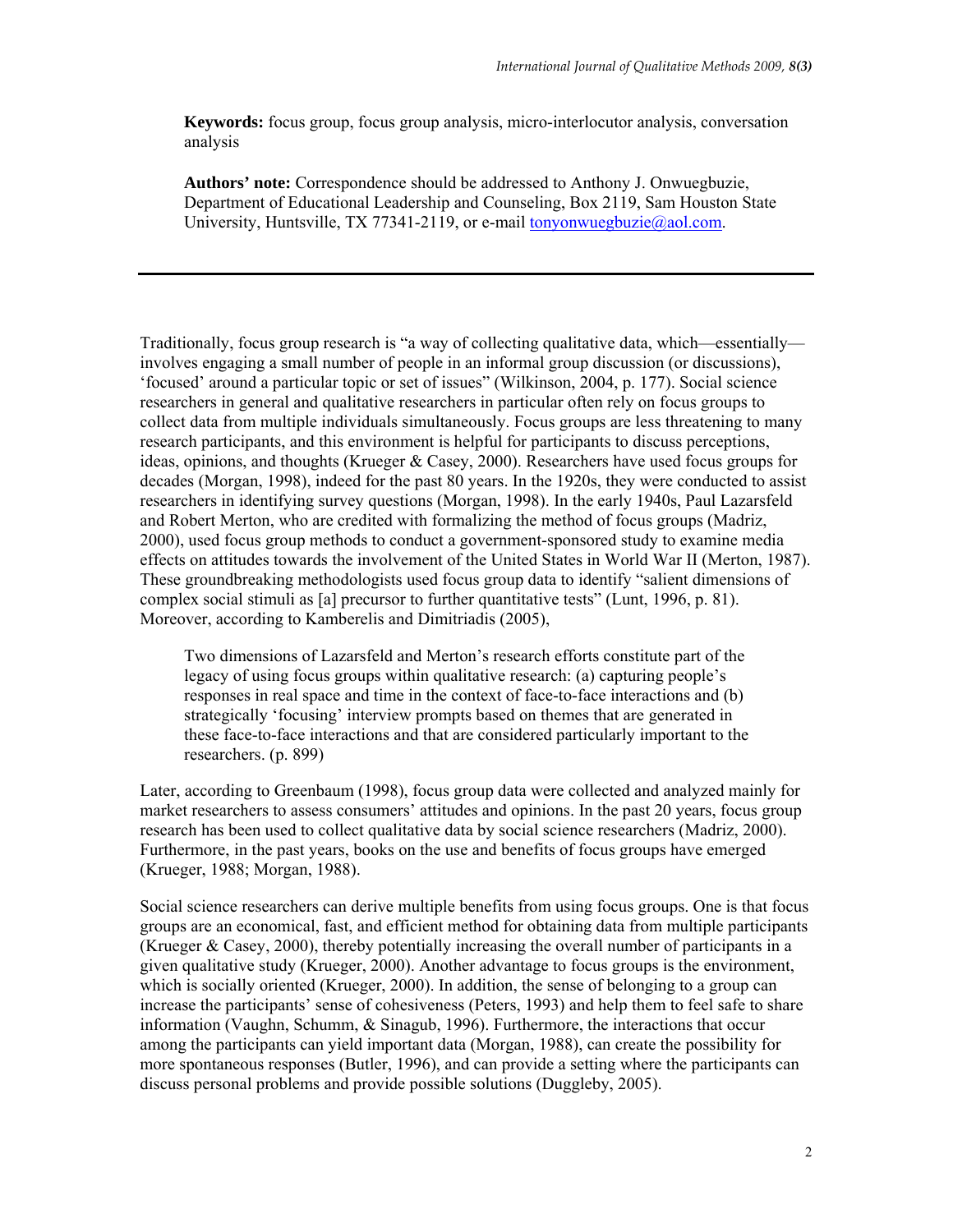Literature abounds regarding how to design a focus group, how to select focus group participants, and how to conduct the focus group session group (e.g., appropriate focus group interview questions, length of focus group interviews, keeping focus group participants on task) (e.g., Krueger, 1988, 1994, 2000; Morgan, 1997). In a few articles published in health-related journals, authors (i.e., Carey, 1995; Carey & Smith, 1994; Duggleby, 2005; Kidd & Parshall, 2000; Morrison-Beedy, Cote-Arsenault, & Feinstein, 2001; Stevens, 1996; Wilkinson, 1998) have discussed issues related to the analysis of focus group data. However, there is very little specific information regarding how to analyze focus group data (Nelson & Frontczak, 1988; Vaughn et al., 1996; Wilkinson, 1999, 2004) or what types of analyses would be helpful with focus group data (Carey, 1995; Duggleby, 2005; Wilkinson, 2004). Consistent with this assertion, Wilkinson (2004) concluded:

As indicated, compared with the extensive advice on how to *conduct* focus groups, there is relatively little in the focus group literature on how to *analyze* the resulting data. Data analysis sections of focus group 'handbooks' are typically very brief….In published focus group studies, researchers often omit, or briefly gloss over, the details of exactly how they conducted their analyses. (p. 182, emphasis in original)

With this in mind, in the present article we provide a new qualitative framework for collecting and analyzing focus group data in social science research. First, we delineate multiple avenues for collecting focus group data. Second, using the works of Leech and Onwuegbuzie (2007, 2008), we outline multiple methods of analyzing focus group data using qualitative data analyses. Third, we introduce a new way of analyzing focus group data, what we term micro-interlocutor analysis, which incorporates and analyzes information from the focus group by delineating which participants respond to each question, the order of responses, and the nature of the responses (e.g., non sequitur, rambling, focused) as well as the nonverbal communication used by each of the focus group participants. In particular, we conceptualize how conversation analysis offers much potential for analyzing focus group data. We contend that our framework represents a more rigorous method of both collecting and analyzing focus group data in social science research.

### **The Planning and Organization of the Focus Group**

The research question and research design ultimately guide how the focus group is constructed. Well-designed focus groups usually last between 1 and 2 hours (Morgan, 1997; Vaughn et al., 1996) and consist of between 6 and 12 participants (Baumgartner, Strong, & Hensley, 2002; Bernard, 1995; Johnson & Christensen, 2004; Krueger, 1988, 1994, 2000; Langford, Schoenfeld, & Izzo, 2002; Morgan, 1997; Onwuegbuzie, Jiao, & Bostick, 2004). The rationale for this range of focus group size stems from the goal that focus groups should include enough participants to yield diversity in information provided, yet they should not include too many participants because large groups can create an environment where participants do not feel comfortable sharing their thoughts, opinions, beliefs, and experiences. Krueger (1994) has endorsed the use of very small focus groups, what he terms "mini-focus groups" (p. 17), which include 3 (Morgan, 1997) or 4 (Krueger, 1994) participants, when participants have specialized knowledge and/or experiences to discuss in the group. Because participants might not be available on the day of the focus group, Morgan (1997) has suggested overrecruiting by at least 20% of the total number of participants required, and Wilkinson (2004) suggested an overrecruitment rate of 50%.

The number of times a focus group meets can vary from a single meeting to multiple meetings. Likewise, the number of different focus groups can vary. However, using multiple focus groups allows the focus group researcher to assess the extent to which saturation (cf. Flick, 1998;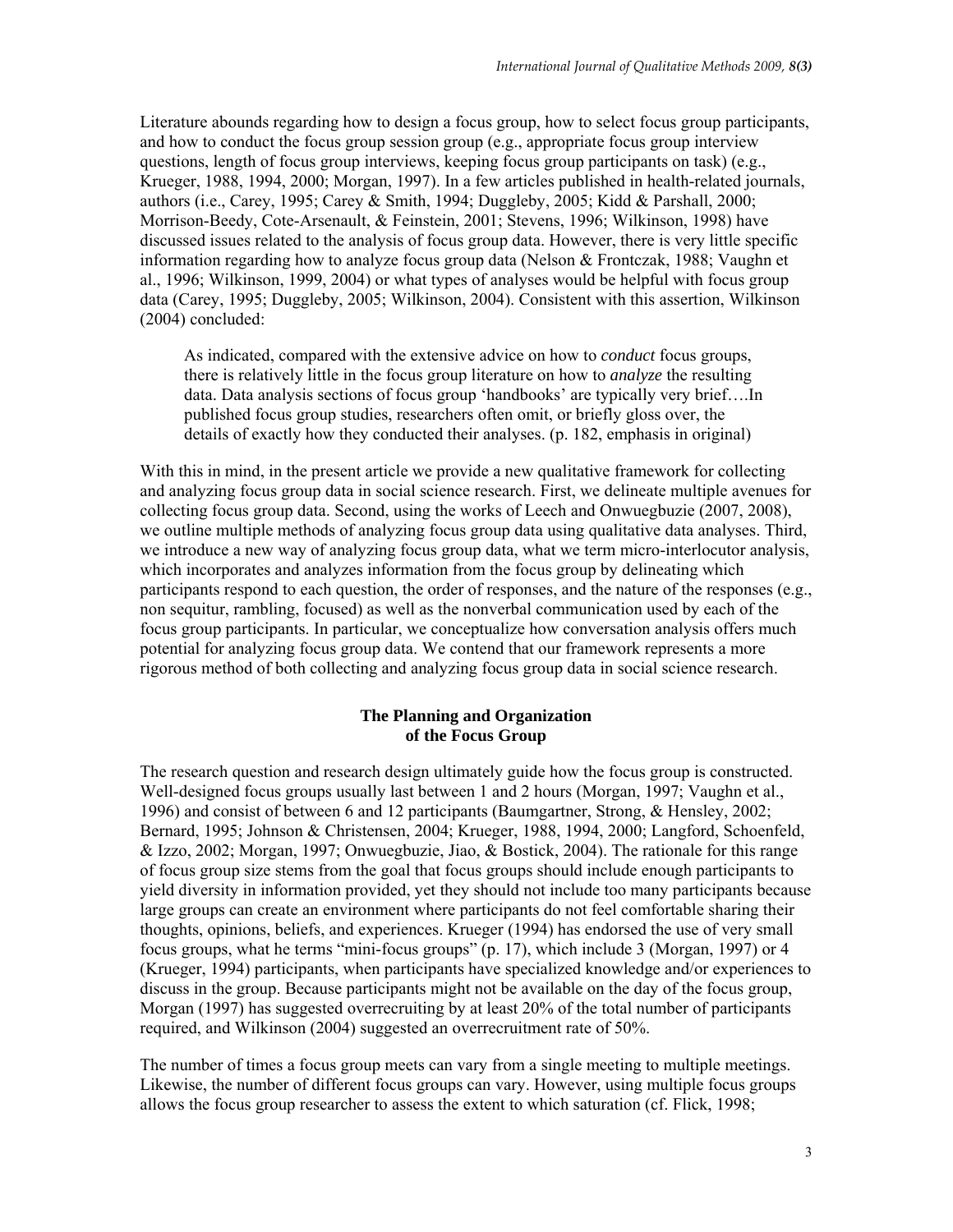Lincoln & Guba, 1985; Morse, 1995; Strauss & Corbin, 1990) has been reached, whether data saturation (i.e., occurring when information occurs so repeatedly that the researcher can anticipate it and whereby the collection of more data appears to have no additional interpretive worth; Sandelowski, 2008; Saumure & Given, 2008) or theoretical saturation (i.e., occurring when the researcher can assume that her/his emergent theory is adequately developed to fit any future data collected; Sandelowski, 2008). Focus groups can be formed by using preexisting groups (e.g., colleagues at a place of work). Alternatively, these groups can represent newly formed groups that the researcher constructs by selecting members either randomly or, much more commonly, via one of the 19 or more purposive sampling techniques (e.g., homogeneous sampling, maximum variation sampling, critical case sampling, or multistage purposeful sampling; Onwuegbuzie & Collins, 2007). Krueger (1994) and Morgan (1997) have suggested that three to six different focus groups are adequate to reach data saturation and/or theoretical saturation, with each group meeting once or multiple times.

Krueger (1994) suggested that it is ideal for the focus group to have a moderator team. This team typically comprises a moderator and an assistant moderator. The moderator is responsible for facilitating the discussion, prompting members to speak, requesting overly talkative members to let others talk, and encouraging all the members to participate. Furthermore, the moderator is responsible for taking notes that inform potential emergent questions to ask. In most cases, the moderator presents the focus group participants with a series of questions. However, instead, the moderator might present the members with stimulus material (e.g., newspaper article, video clip, audio clip) and ask them to respond to it. Alternatively still, the moderator might ask the members to engage in a specific activity (e.g., team-building exercise, brainstorming exercise) and then provide reactions to it. In contrast, the assistant moderator's responsibilities include recording the session (i.e., whether by audio- or videotape), taking notes, creating an environment that is conducive for group discussion (e.g., dealing with latecomers, being sure everyone has a seat, arranging for refreshments), providing verification of data, and helping the researcher/moderator to analyze and/or interpret the focus group data (Krueger & Casey, 2000).

### **Sources of Focus Group Data**

There are many sources of focus group data, yet most researchers use only the actual text (i.e., what each of the participants stated during the focus group) in their analyses. Multiple types of data can be collected during a focus group, including audiotapes of the participants from the focus groups, notes taken by the moderator and assistant moderator, and items recalled by the moderator and assistant moderator (Kruger, 1994). All of these data can be analyzed, yet they differ in the amount of time and rigor it will take to complete the analysis.

Transcript-based analysis represents the most rigorous and time-intensive mode of analyzing data. This mode includes the transcription of videotapes and/or audiotapes, which, according to Krueger (1994), commonly will result in 50 to 70 pages of text per focus group meeting. These transcribed data can then be analyzed alongside field notes constructed by the moderator and assistant moderator and any notes extracted from the debriefing of one or more members of the debriefing team. Another mode for analyzing data from a focus group is tape-based analysis, wherein the researcher listens to the tape of the focus group and then creates an abridged transcript. This transcript is usually much shorter than is the full transcript in a transcript-based analysis. Notwithstanding, this type of analysis is helpful because the researcher can focus on the research question and only transcribe the portions that assist in better understanding of the phenomenon of interest. Note-based analysis includes analysis of notes from the focus group, the debriefing session, and any summary comments from the moderator or assistant moderator. Although the focus group is audiotaped and/or videotaped, the tape is used primarily to verify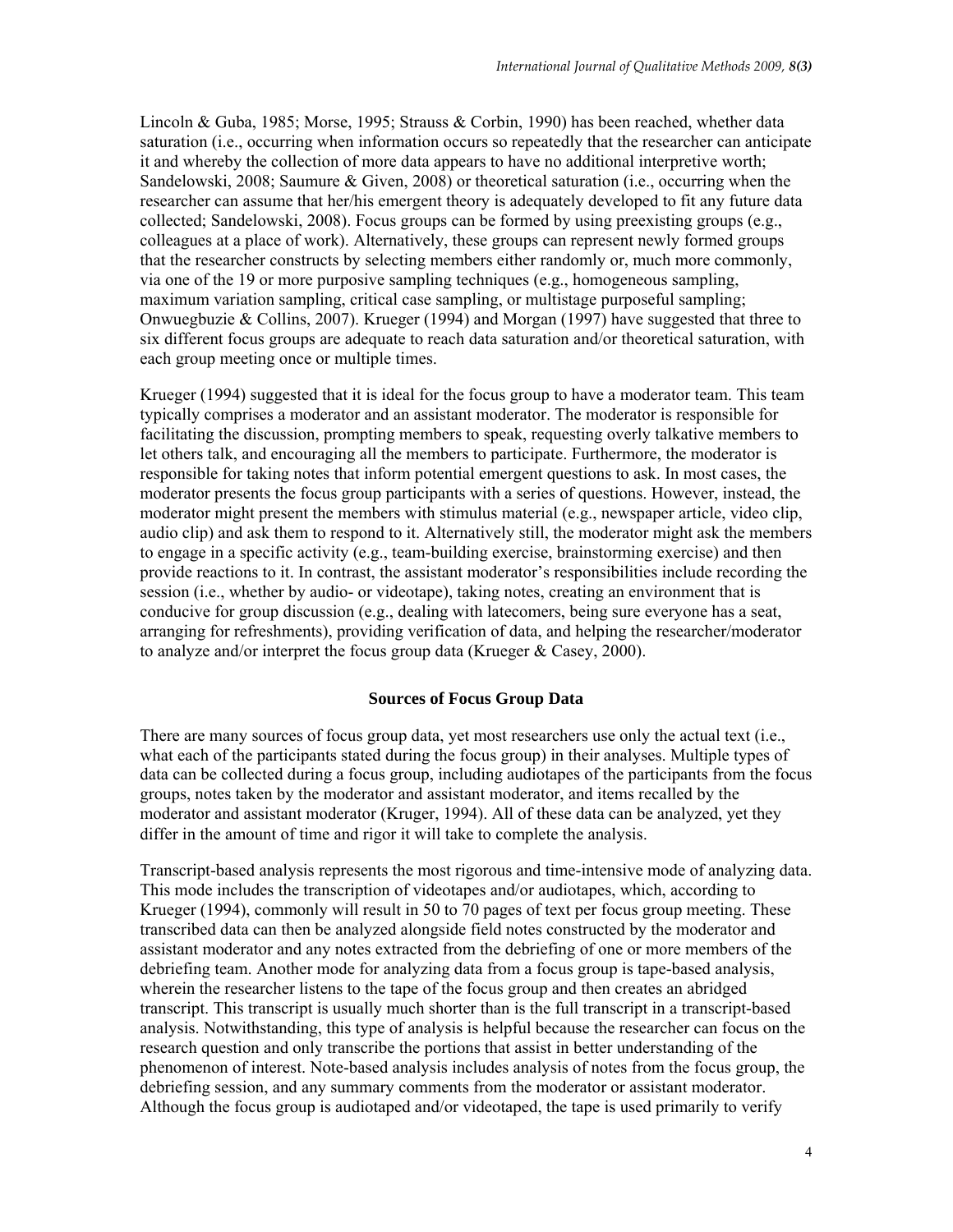quotations of interest to the researcher, although the tape can be used at a later date to glean more information. Finally, a memory-based analysis is the least rigorous because it involves the moderator recalling the events of the focus group and presenting these to the stakeholders. Unless the focus group researcher/moderator is experienced, we recommend that transcript-based analyses be used.

Focus group data can arise from one of the following three types: individual data, group data, and/or group interaction data (Duggleby, 2005). Focus group theorists disagree as to the most appropriate unit of analysis for focus group data to analyze (i.e., individual, group, or interaction). Some theorists believe that the individual or the group should be the focus of the analysis instead of the unit of analysis (Kidd  $&$  Marshall, 2000). However, most focus group researchers use the group as the unit of analysis (Morgan, 1997). By doing so, the researchers code the data and present emergent themes, unfortunately, typically not delineating the type of qualitative analysis used (Wilkinson, 2004). Although these themes can yield important and interesting information, analyzing and interpreting only the text can be extremely problematic. In particular, only presenting and interpreting the emergent themes provides no information about the degree of consensus and dissent, resulting in dissenters effectively being censored or marginalized and preventing the delineation of the voice of negative cases or outliers—what Kitzinger (1994) referred to as argumentative interactions—that can increase the richness of the data (Sim, 1998). Moreover, analyzing and interpreting information about dissenters would help researchers determine the extent to which the data that contributed to the theme reached saturation for the focus group, or what we call within-group data saturation.<sup>1, 2</sup> Thus, information about dissenters would increase the descriptive validity, interpretive validity, and theoretical validity (cf. Maxwell, 2005) associated with the emergent themes, which, in turn, would increase *Verstehen* (i.e., understanding) of the phenomenon of interest.

## **Analyzing Focus Group Data with Qualitative Data Analysis Techniques**

To date, no framework has been provided that delineates the types of qualitative analysis techniques that focus group researchers have at their disposal. This is surprising, bearing in mind (a) the relatively long history of focus group research (i.e., around 80 years; Morgan, 1998), (b) the complexity of analyzing focus group data compared to analyzing data from an individual interview, and (c) the array of qualitative analysis techniques available to qualitative researchers (cf. Leech & Onwuegbuzie, 2008). Thus, in this section we identify qualitative data analysis techniques that are best suited for analyzing focus group data. The frameworks of Leech and Onwuegbuzie (2007, 2008) suggest several qualitative analysis techniques that can be used to analyze focus group data. Specifically, the analytical techniques that lend themselves to focus group data are constant comparison analysis, classical content analysis, keywords-in-context, and discourse analysis (for a review of analytical techniques, see, for example, Leech  $\&$ Onwuegbuzie, 2007, 2008). We summarize each of these analyses in subsequent sections.

*Constant comparison analysis*. Developed by Glaser and Strauss (Glaser, 1978, 1992; Glaser & Strauss, 1967, Strauss, 1987), constant comparison analysis, also known as the method of constant comparison, was first used in grounded theory research. Yet, as Leech and Onwuegbuzie (2007, 2008) have discussed, constant comparison analysis can also be used to analyze many types of data, including focus group data.

Three major stages characterize the constant comparison analysis (Strauss & Corbin, 1998). During the first stage (i.e., open coding), the data are chunked into small units. The researcher attaches a descriptor, or code, to each of the units. Then, during the second stage (i.e., axial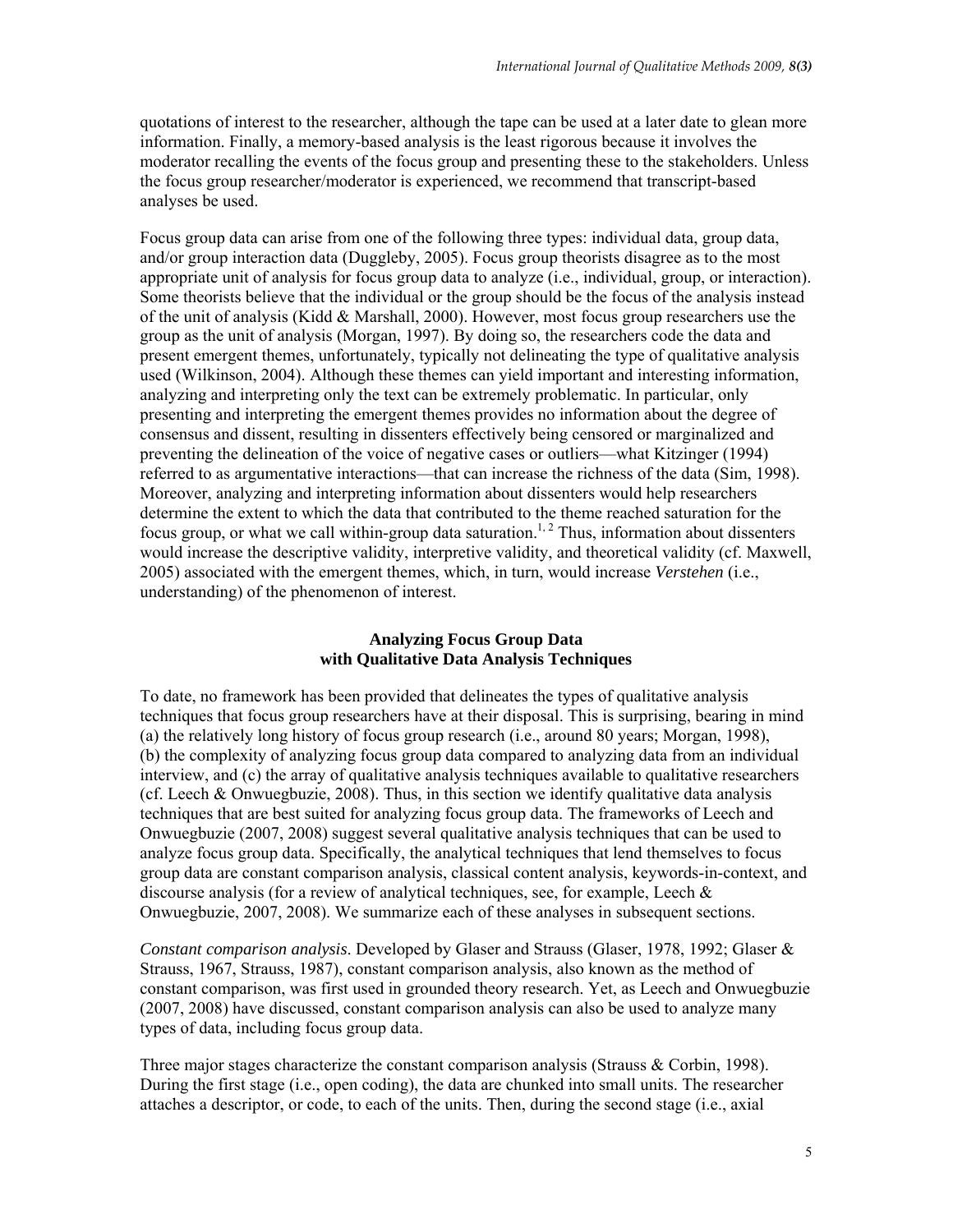coding), these codes are grouped into categories. Finally, in the third and final stage (i.e., selective coding), the researcher develops one or more themes that express the content of each of the groups (Strauss & Corbin, 1998).

Focus group data can be analyzed via constant comparison analysis, especially when there are multiple focus groups within the same study, which, as noted previously, allows the focus group researcher to assess saturation in general and across-group saturation in particular. Because focus group data are analyzed one focus group at a time, analysis of multiple focus groups effectively serves as a proxy for theoretical sampling, which is when additional sampling occurs to assess the meaningfulness of the themes and to refine themes (Charmaz, 2000). Thus, researchers could use the multiple groups to assess if the themes that emerged from one group also emerged from other groups. Doing so would assist the researcher in reaching data saturation and/or theoretical saturation. Thus, we recommend that researchers design their studies with multiple focus groups to have groups with which to test themes. We call this design an emergent-systematic focus group design, wherein the term *emergent* refers to the focus groups that are used for exploratory purposes and *systematic* refers to the focus groups that are used for verification purposes.

*Classical content analysis*. Similar to constant comparison analysis, classical content analysis includes creating smaller chunks of the data and then placing a code with each chunk. However, instead of creating a theme from the codes (as with constant comparison analysis), with classical content analysis, these codes then are placed into similar groupings and counted. Within Morgan's (1997) three-element coding framework, there are three unique ways to use classical content analysis with focus group data: (a) the analyst can identify whether each participant used a given code, (b) the analyst can assess whether each group used a given code, and (c) the analyst can identify all instances of a given code. We recommend that researchers not only provide information regarding the frequency of each code (i.e., quantitative information) but supplement these data with a rich description of each code (i.e., qualitative information), which would create a mixed methods content analysis.

*Keywords-in-context*. The purpose of keywords-in-context is to determine how words are used in context with other words. More specifically, keywords-in-context represents an analysis of the culture of the use of the word (Fielding  $&$  Lee, 1998). As noted by Fielding and Lee, the major assumption underlying keywords-in-context is that people use the same words differently, necessitating the examination of how words are used in context. Furthermore, the contexts within words are especially important in focus groups because of the interactive nature of focus groups. Thus, each word uttered by a focus group member not only should be interpreted as a function of all the other words uttered during the focus group, but it should be interpreted with respect to the words uttered by all other members of the focus group. As is the case for classical content analysis, keywords-in-context can be used across focus groups (i.e., between-group analysis), within one focus group (i.e., within-group analysis), or for an individual in a focus group (i.e., intramember analysis). Keywords-in-context involves a contextualization of words that are considered central to the development of themes and theory by analyzing words that appear before and after each keyword, leading to an analysis of the culture of the use of the word (Fielding & Lee, 1998).

*Discourse* a*nalysis*. A form of discourse analysis that is also known as discursive psychology was developed by a group of social psychologists in Britain led by Potter and Wetherell, who posited that to understand social interaction and cognition, it is essential to study how people communicated on a daily basis (Potter & Wetherell, 1987). Broadly speaking, this form of discourse analysis involves selecting representative or unique segments or components of language use (e.g., several lines of a focus group transcript) and then analyzing them in detail to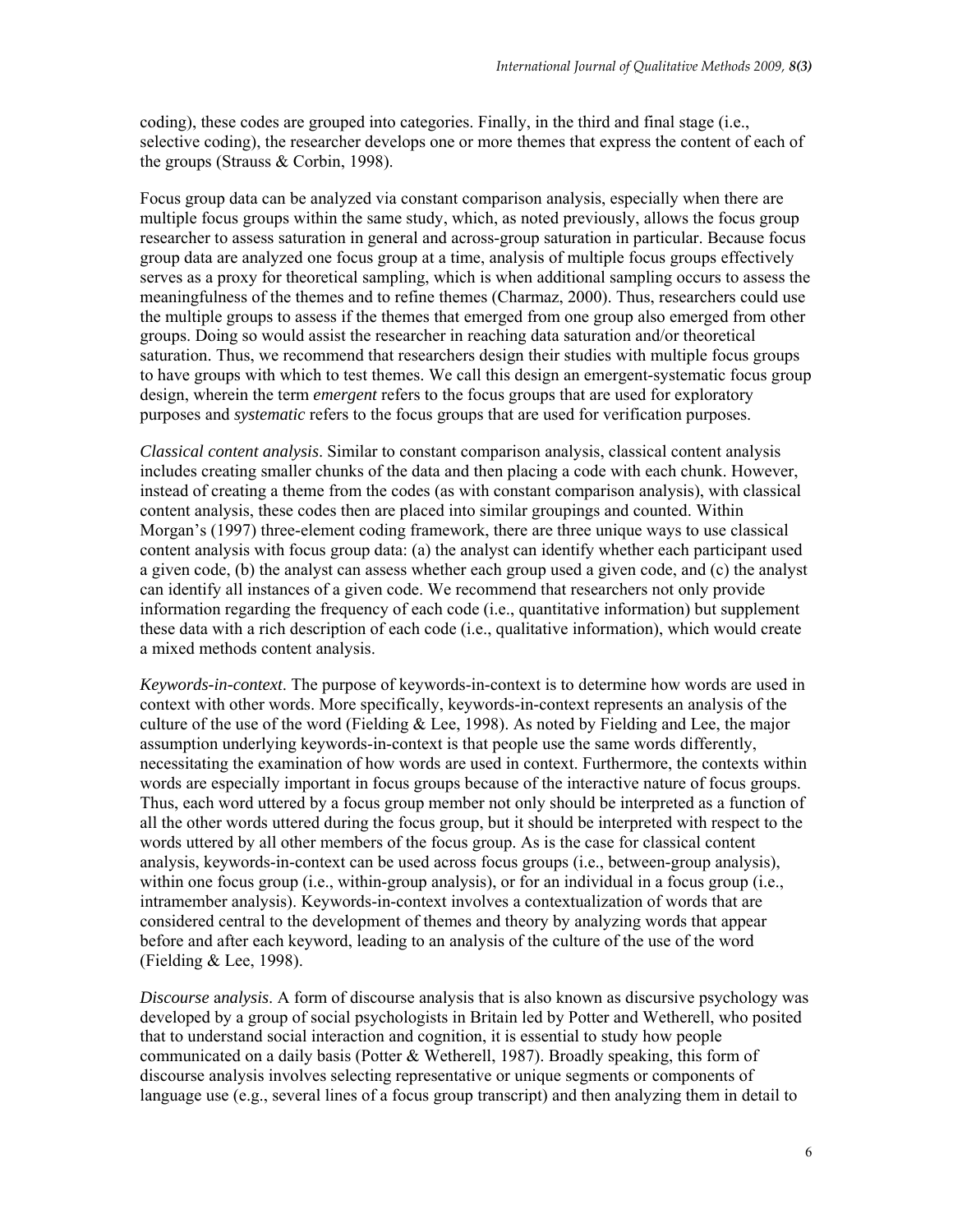examine how versions of elements such as the society, community, institutions, experiences, and events emerge in discourse (Phillips & Jorgensen, 2002). More specifically, Cowan and McLeod (2004) conceptualized that discourse analysis operates on three fundamental assumptions: antirealism (i.e., people's descriptions cannot be deemed true or false portrayals of reality), constructionism (i.e., how people's constructions are formed and undermined), and reflexivity.

Discourse analysis depends on the researcher's sensitivity to language use, from which an analytic tool kit is developed that includes facets such as rhetorical organization, variability, accountability, positioning, and discourses (Cowan & McLeod, 2004). With respect to rhetorical organization, the analyst examines selected talk or text to determine how it is organized rhetorically to make assertions that are maximally credible while protecting the speaker from challenge and refutation (Billig, 1996). According to Potter (2004), discourse analysts maintain "a specific focus on the way versions and descriptions are assembled to perform actions" (p. 207). When using language, people perform different social actions such as supporting, questioning, or criticizing. Language then varies with the action performed. Thus, variability can be used to demonstrate how individuals employ different discursive constructions to perform different social actions.

The discourse analyst examines words and phrases to ascertain how individuals use accountability for their versions of experiences, events, locations, and the like. For example, when questioning the competence of a female supervisor, a male employee might use the phrase "I am a big supporter of feminism," to prevent being accused of sexism. Positioning denotes the proclivity for speakers to situate each other with respect to social narratives and roles. For instance, the way a student talks might position him/her as a novice, whereas the way a teacher talks might indicate that he/she is an expert.

Finally, the concept of discourses refers to well-grounded ways of relating to and describing entities. Cowan and McLeod (2004) stated that the use of discourse analysis procedures can require a critical rereading of processes that occur in social interactions that have been overlooked. Discourse analysis lends itself to the analysis of focus group data because these data stem from discursive interactions that occur among focus group participants.

## **Micro-interlocutor Analysis: A New Method of Analysis for Focus Group Research**

According to Wilkinson (1998), most focus group analysts use the group as the unit of analysis. However, using the group as the unit of analysis precludes the analysis of individual focus group data. In particular, it prevents the researcher from documenting focus group members who did not contribute to the category or theme. As such, their voices, or lack thereof, are not acknowledged. These focus group members might include those who are relatively silent (e.g., members who are too shy to speak about this issue; members who do not want to reveal that they have a different opinion, attitude, experience, level of knowledge, or the like; members who do not deem this issue to be worth discussing), members who are relatively less articulate, members who have a tendency to acquiesce to the majority viewpoint, and members who are not given the opportunity to speak (e.g., due to one or more members dominating the discussion, due to insufficient time for them to speak before the moderator moves on to the next question).

As noted by Crabtree, Yanoshik, Miller, and O'Connor (1993), a sense of consensus in the data actually might be an artifact of the group, being indicative of the group dynamics, and might provide little information about the various views held by individual focus group members. According to Sim (1998), "Conformity of opinion within focus group data is therefore an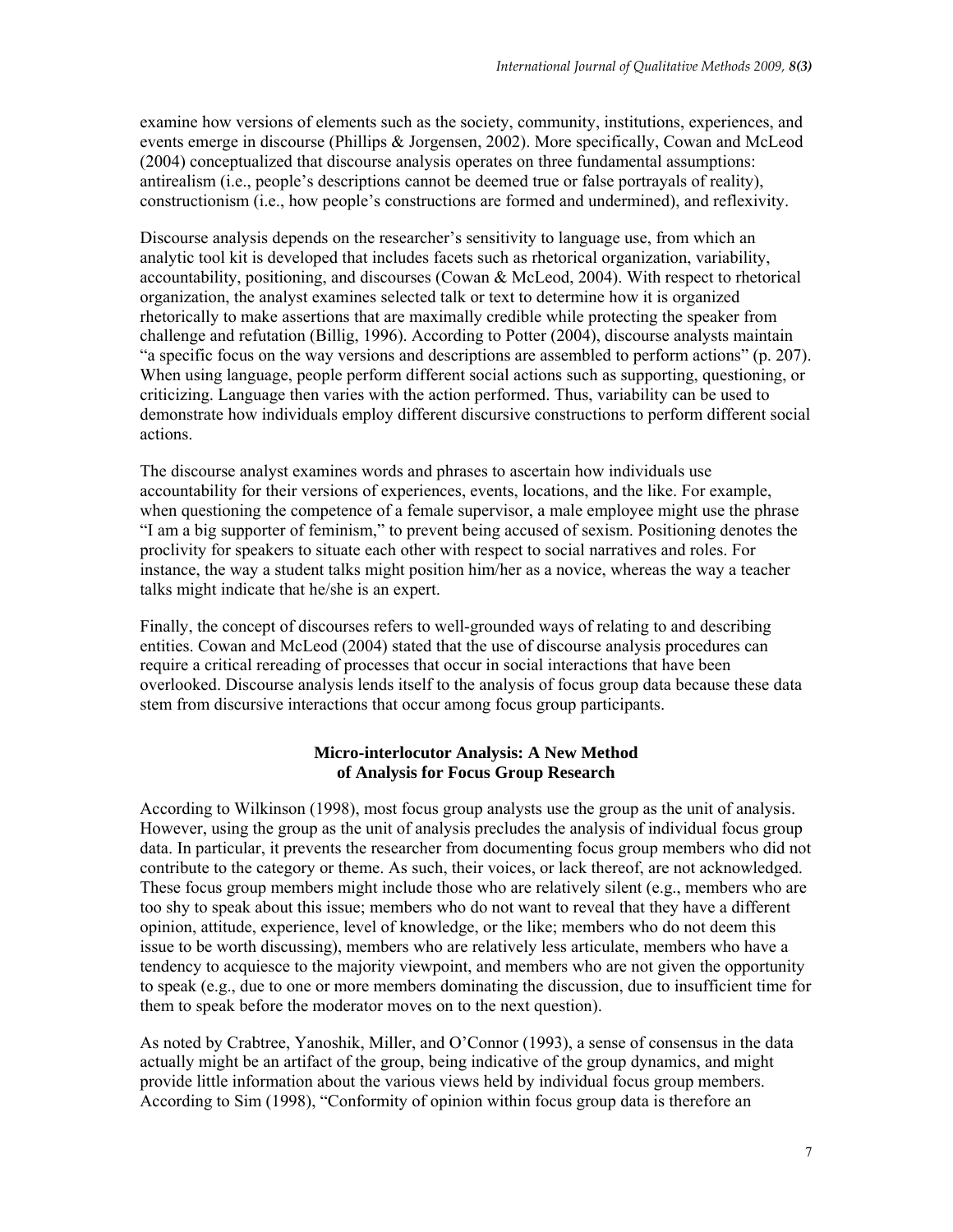emergent property of the group context, rather than an aggregation of the views of individual participants" (p. 348). As such, when discussing emergent themes, we recommend that in addition to providing verbatim statements (i.e., quotations) made by focus group participants, whenever possible, researchers delineate information about the number or proportion of members who appeared to be part of the consensus from which the category or theme emerged. Furthermore, researchers should specify the number or proportion of members who appeared to represent a dissenting view (if any) as well as how many participants did not appear to express any view at all. In addition, because merely agreeing to a majority view either verbally (e.g., by using statements such as "I agree" or "Yes"; by making an utterance such as "Uh-um") or nonverbally (e.g., nodding one's head or smiling) might reflect some level of acquiescence, we suggest that researchers document how many focus group members provide substantive statements or examples that generate or support the consensus view. Similarly, we recommend that they document how many members provide substantive statements or examples that suggest a dissenting view. Thus, researchers/moderators are reliant on the assistant moderator who is in the best position to record information about the level of consensus and dissension. To facilitate this information-gathering process, we recommend that the assistant moderator use template sheets. For example, he or she could use a matrix similar to the one in Figure 1.

*Figure 1. Matrix for assessing level of consensus in focus group* 

| Focus Group    | Member       | Member     | Member         | Member         | Member         | Member     |
|----------------|--------------|------------|----------------|----------------|----------------|------------|
| Question       | $\mathbf{1}$ | $\sqrt{2}$ | $\mathfrak{Z}$ | $\overline{4}$ | $\mathfrak{S}$ | $\sqrt{6}$ |
| $\,1\,$        |              |            |                |                |                |            |
| $\overline{2}$ |              |            |                |                |                |            |
| $\overline{3}$ |              |            |                |                |                |            |
| .              |              |            |                |                |                |            |

The following notations can be entered in the cells:

 $A = Indicated agreement (i.e., verbal or nonverbal)$ 

 $D = Indicated$  dissent (i.e., verbal or nonverbal)

 $SE =$  Provided significant statement or example suggesting agreement

 $SD = Provided significant statement or example suggesting dissent$ 

NR = Did not indicate agreement or dissent (i.e., nonresponse)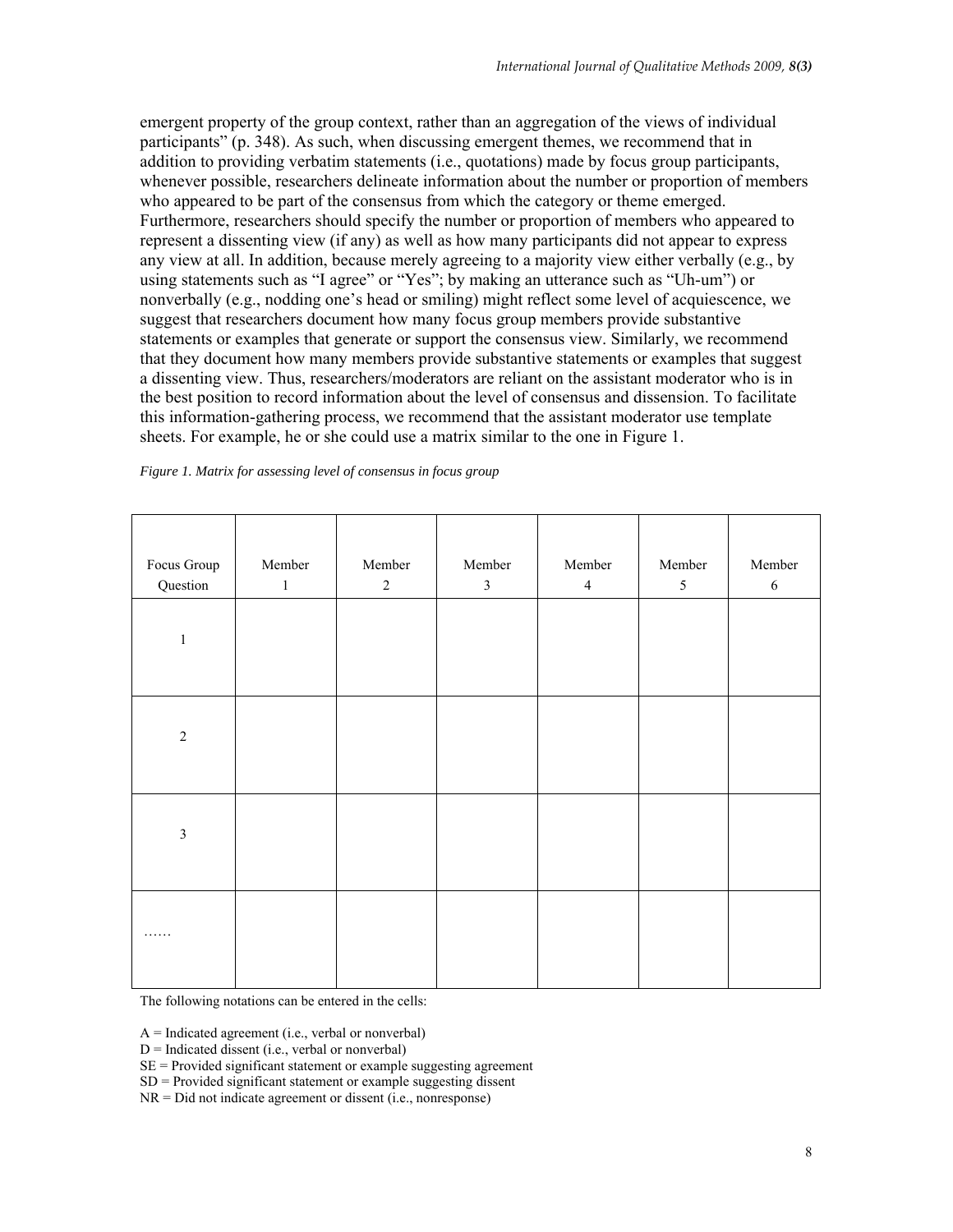Using Figure 1 would allow the researcher to count the number of focus group members falling into each category, which could appear in the final report (e.g., "Four of the six focus group members believed…, with the remaining two members not providing any response to this question"; "All six focus group members had this experience….with one member vividly recalling…").

Some focus group methodologists (e.g., Carey, 1995; Kidd & Marshall, 2000; Morgan, 1993, 1997; Silverman, 1985) have promoted the use of simple descriptive counts of categories. We agree that counts can provide very useful information, not only about level of consensus/dissent but also about response patterns among the focus group members. However, we believe that counts should never be used to replace any qualitative data arising from focus groups because by themselves they can present a misleading picture. In particular, the fact that the majority or even all of the focus group members express a particular viewpoint does not necessarily imply that this viewpoint is important or compelling. However, when contextualized, the use of counts can provide richer information than would be obtained by using qualitative data alone (cf. Sandelowski, 2001). Indeed, supplementing qualitative data with counts yields a form of mixed methods data analysis, or what is also known as mixed analysis (Onwuegbuzie & Teddlie, 2003; see also Morse, 2003). When used in this manner, enumerating the frequency of a particular viewpoint or experience actually expands the data set rather than reduces it. For example, we believe that it is more informative to report that 7 out of 8 participants held a certain viewpoint (i.e., data expansion) than to state that the majority of participants held a certain viewpoint (i.e., data reduction). Moreover, in addition to helping emergent themes be situated in a more meaningful context (i.e., enhancing representation), enumerating the data (where possible) can help to validate any inferences made about the level of consensus.

As stated by Sechrest and Sidani (1995, p. 79), "qualitative researchers regularly use terms such as 'many,' 'most,' 'frequently,' 'several,' 'never,' and so on. These terms are fundamentally quantitative." Thus, focus group researchers can obtain more meaning by disclosing information about level of consensus/dissent. Moreover, just as using counts by themselves can be problematic, mainly reporting and describing the themes that emerge from an analysis of focus groups also can be misleading because, to the extent that any themes that might stem from dissenters are ignored, it can lead to unwarranted analytical generalizations (i.e., in which findings are "applied to wider theory on the basis of how selected cases 'fit' with general constructs"; Curtis, Gesler, Smith, & Washburn, 2000, p. 1002) and internal (statistical) generalizations (i.e., which, in the context of focus groups, involve making generalizations, inferences, or predictions on data obtained from one or more focus group members to all focus group members; Onwuegbuzie, Slate, Leech,  $\&$  Collins, 2009). Thus, the inclusion of frequency data helps the researcher to disaggregate focus group data, which is consistent with the qualitative researcher's notion of treating each focus group member as a unique and important study participant. Further, as noted by Onwuegbuzie, Johnson, and Collins (2009), the ontological, epistemological, and methodological assumptions and stances representing constructivist and other qualitative-based paradigms (e.g., participatory paradigm) do not prevent descriptive statistics from being combined with qualitative data.

Lazarsfeld, the same methodologist who co-developed focus group methodology, as we noted previously, and his colleague Allen Barton (Barton & Lazarsfeld, 1955) advocated the use of what they coined as *quasi-statistics* in qualitative research. According to these authors, quasistatistics refer to the use of descriptive statistics that can be extracted from qualitative data. Furthermore, Howard Becker (1970), a prolific symbolic interactionist, concluded that "one of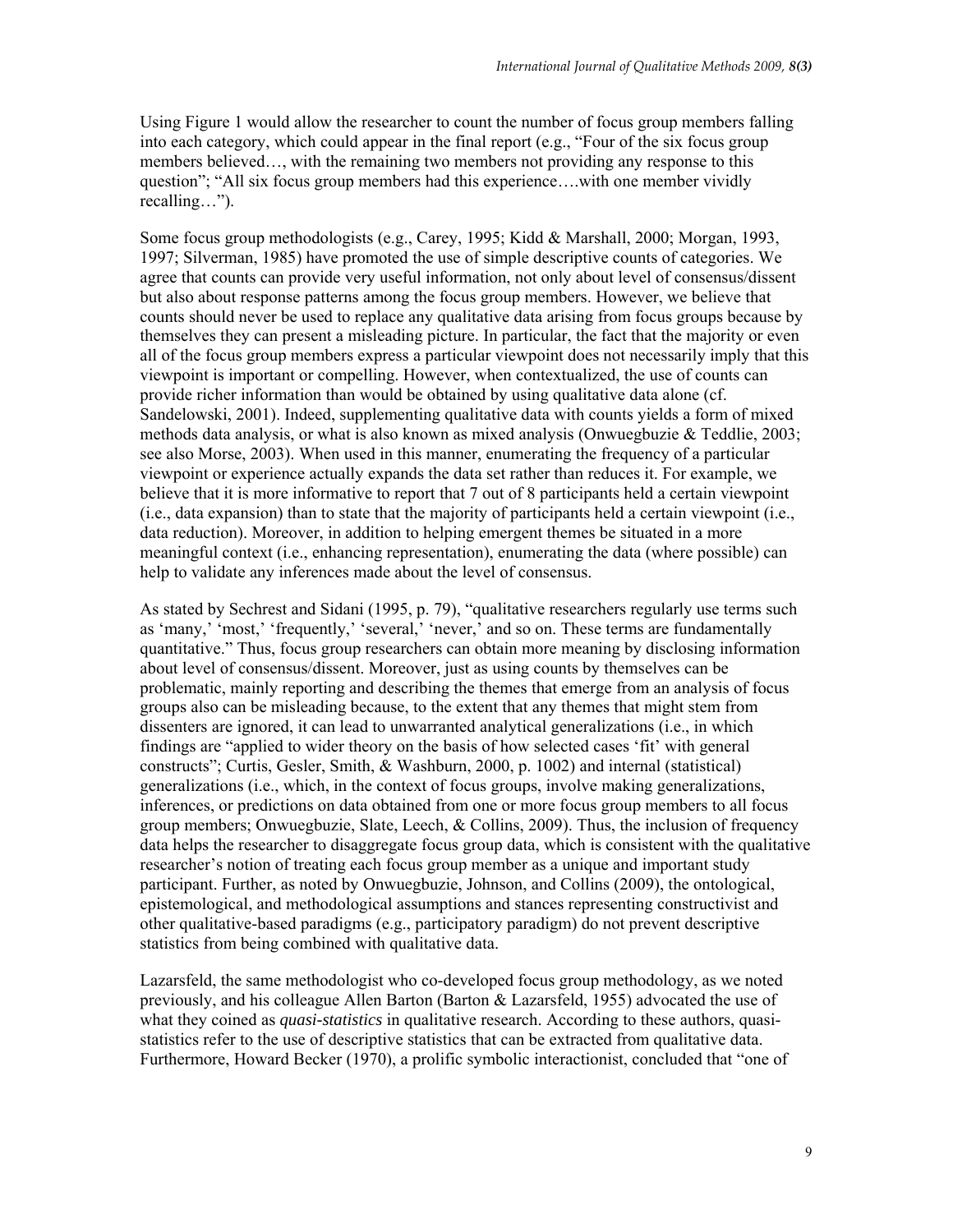the greatest faults in most observational case studies has been their failure to make explicit the quasi-statistical basis of their conclusions" (pp. 81–82). Consistent with this assertion, Maxwell (2005) observed,

Quasi-statistics not only allow you to test and support claims that are inherently quantitative, but also enable you to assess the *amount* of evidence in your data that bears on a particular conclusion or threat, such as how many discrepant instances exist and from how many different sources they were obtained. (p. 113, emphasis in original)

Of course, authors (e.g., Ashbury, 1995; Sim 1998) and others who are quick to declare that the use of counts in the analysis of focus group data can be misleading are slow to acknowledge that omitting numeric information also can be misleading, especially when the group is dominated by one or a few focus group members.

Another important source of data in focus groups that is neglected by many, if not most, researchers in the final reports is that pertaining to nonverbal communication. Such nonverbal data include the proxemic (i.e., use of interpersonal space to communicate attitudes), chronemic (i.e., use of pacing of speech and length of silence in conversation), paralinguistic (i.e., all variations in volume, pitch, and quality of voice), and kinesic (i.e., body movements or postures) (cf. Gorden, 1980). If the focus group session has been videotaped or even audiotaped, then the moderator and assistant moderator are not limited to collecting nonverbal communication data during the focus group session. As is the case for when collecting data about level of consensus and dissension, whenever possible, the assistant moderator should collect as much nonverbal communication data as possible so that the focus group analyst can include this information alongside the verbal data (Fontana  $\&$  Frey, 2005). We suggest that the assistant moderator create and use a seating chart that documents where each focus group member sits as well as the proximity of each person to each of the other focus group member. Furthermore, we recommend that the assistant moderator also record relevant demographic information on the seating chart so that the analyst can examine seating patterns (e.g., where all the female members sit in relation to each other). The analyst could investigate more easily any relationships among response patterns, demographic characteristics, and seating patterns. Such investigations could be used for the purposes of representation (i.e., data expansion) or legitimation (e.g., to assess whether response patterns have a gender context). We recommend that assistant moderators use transcription conventions to proxemic, chronemic, kinesic, and paralinguistic information. A sample of transcription conventions is presented in Table 1.

Onwuegbuzie, Collins, and their colleagues (Collins, Onwuegbuzie, & DaRos-Voseles, 2004; DaRos-Voseles, Collins, & Onwuegbuzie, 2005; DaRos-Voseles, Collins, Onwuegbuzie, & Jiao, 2008; DaRos-Voseles, Onwuegbuzie, & Collins, 2003; Jiao, Collins, & Onwuegbuzie, 2008; Onwuegbuzie, 2001; Onwuegbuzie & Collins, 2002; Onwuegbuzie, Collins, & Elbedour, 2003; Onwuegbuzie & DaRos-Voseles, 2001) have provided much evidence of the important role that group dynamics play in determining group outcomes. Thus, it is reasonable to expect the composition of the focus group to influence the quality of responses given by one or more of the participants. Focus groups that are heterogeneous with respect to demographic characteristics, educational background, knowledge, experiences, and the like, are more likely to affect adversely a member's willingness, confidence, or comfort to express their viewpoints (Sim, 1998; Stewart & Shamdasani, 1990). Thus, it is important that the moderator and assistant moderator document and monitor the group dynamics continuously throughout each focus group session.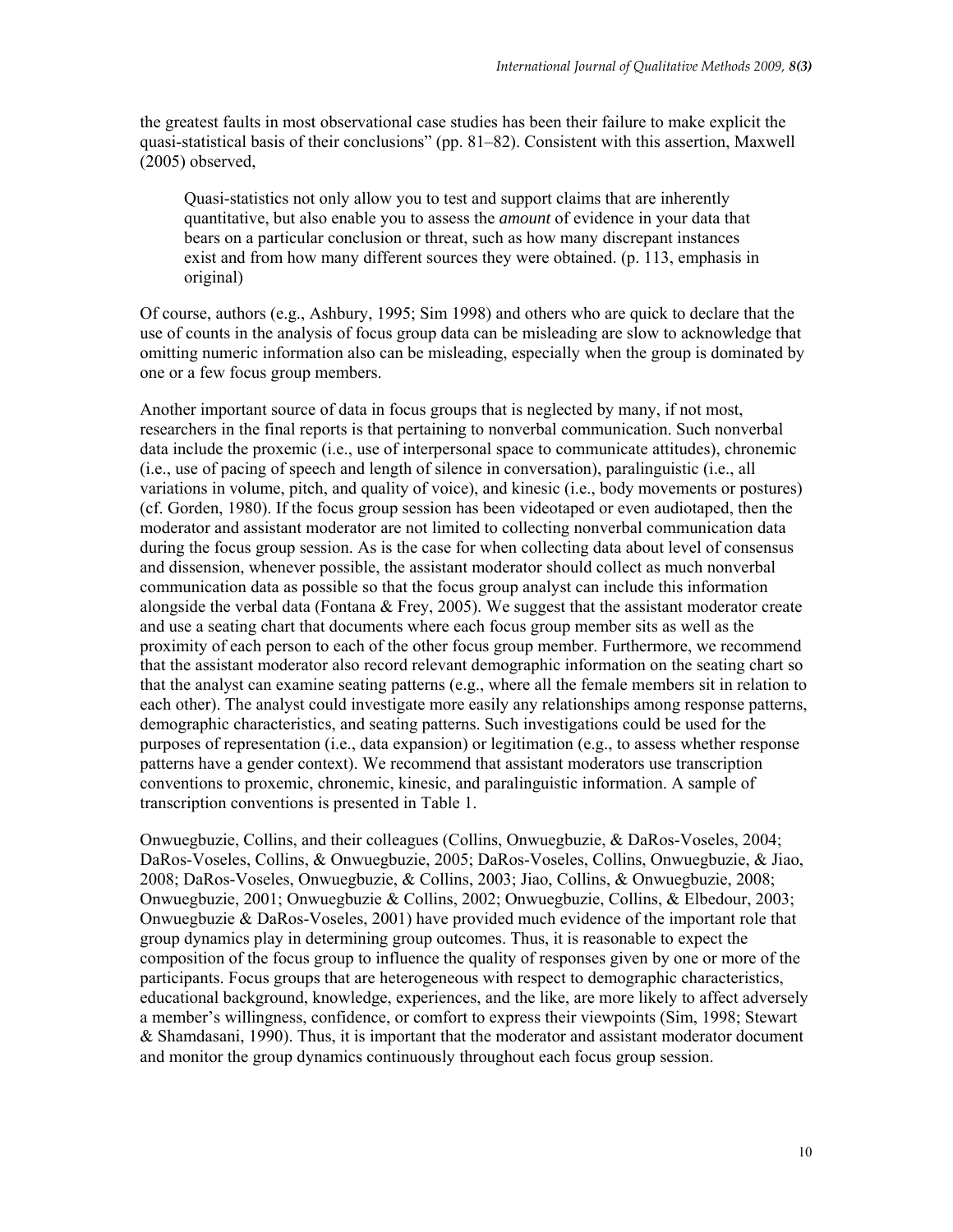| <b>Focus Group</b><br>Question | Member | Member | Member | Member<br>4 | Member | Member<br>O |
|--------------------------------|--------|--------|--------|-------------|--------|-------------|
|                                |        |        |        |             |        |             |
| .                              |        |        |        |             |        |             |

*Table 1. Matrix for documenting proxemic, chronemic, kinesic, and paralinguistic information* 

Symbols such as the following could be inserted into the cells by the assistant moderator, as appropriate: hhh The letter "h" is used to indicate hearable aspirations, its length being approximately proportional to the number of 'h's. If preceded by a dot, the aspiration denotes an in-breath. > Talk is faster than the surrounding talk.

- < Talk is slower than the surrounding talk.
- (0.6) Numbers in parentheses indicate periods of silence, in tenths of a second—a dot inside parentheses indicates a pause of less than 0.2 seconds.
- Colons indicate a lengthening of the sound just preceding them, proportional to the number of colons.
- toda- A hyphen indicates an abrupt cut-ff or self-interruption of the utterance in progress indicated by the preceding letter(s) (the example here represents a self-interrupted 'today').
- Underlining indicates stress or emphasis.<br> $gr$ <sup> $\sim$ eat A 'hat' circumflex accent symbol indicates</sup>
- A 'hat' circumflex accent symbol indicates a marked increase in pitch.
- Equal signs indicate no silence between consecutive clauses or sentences.

*Note:* The above symbols were adapted from Sacks, Schegloff, and Jefferson (1974) and Silverman (2004). Printed with kind permission by *Language* journal, Rochester University, Dr. Greg Carlson, Editor.

- LLL The letter "L" is used to represent laughter.
- SSS The letter "S" is used to represent sighing.
- FFF The letter "F" is used to represent frowning.
- PPP The letter "P" is used to represent passion.
- L  $\uparrow$  Speaker leans forward while talking, the length of the arrow being approximately proportional to how far the speaker leans.
- L ↓ Speaker leans backward while talking.<br>
L ← Speaker leans to the left while talking.
- Speaker leans to the left while talking.
- $L \rightarrow$  Speaker leans to the right while talking.

We recommend that moderators and assistant moderators consider using Venn diagrams, which visually represent sets, also known as set diagrams, to document and to monitor the response patterns of subgroups of interest (e.g., gender, age, ethnicity) across each of the focus group questions or across multiple questions. In Figure 2 we have provided an example of gender comparisons of responses made to the first two questions posed to a focus group. In this figure, strong evidence can be seen that the men (denoted by *m*) are dominating the responses to the first two questions because five of them responded to both questions, whereas only one female (denoted by *f*) responded to both questions. If such a pattern is observed during the focus group session, the moderator could make adjustments to ensure a more symmetrical distribution of responses. In this particular case, the moderator would intervene by calling on one of the women to respond first. Otherwise, if such a pattern only is determined after completion of the focus group, then adjustments could be made to subsequent focus groups that are selected within the same study, or, at the very least, interpretations could be made in light of such lack of parity. Alternatively still, the information about response patterns could help inform the researcher as to whom to select for selection of follow-up individual interviews. Such Venn diagrams are appealing because (a) templates can be constructed in advance and (b) either the moderator or assistant moderator can complete it very quickly as the focus group members are responding. Venn diagram templates are readily available via http://classtools.net/education-games-php/venn/, and may be modified interactively to reflect the group composition and response patterns.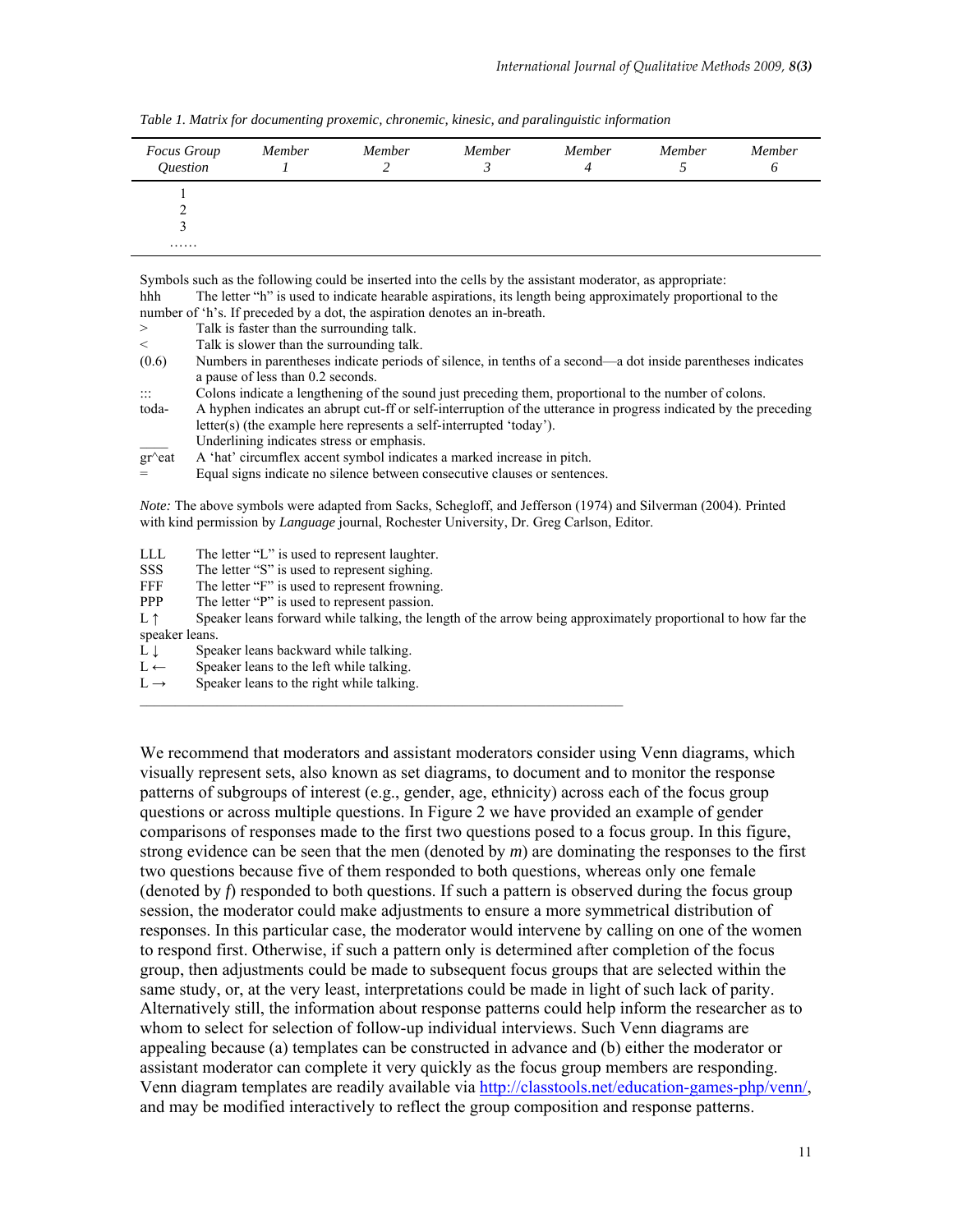

*Figure 2. Venn Diagram comparing the response patterns of the male (x) and female (y) focus group members for the first two questions* 

The focus group contains six males (m) and six females (f) . The capital letters denote the person who responded to the question first. Here, the same male responded to both questions first. Also, five of the males responded to both questions, as shown by the elements in the intersection, whereas only one female responded to both questions. From this Venn diagram representation, the researcher might conclude that males were denominating the discussion pertaining to the first two questions. This diagram can be extended to monitor the response patterns for more than two questions. Also, a Venn diagram can be used to monitor other demographic information deemed important.

Furthermore, visual information may be added to the Venn diagram without cognitively overloading the moderator or assistant moderator. For example, the moderator/assistant moderator could record the response patterns of multiple subgroups (e.g., gender, ethnicity). Alternatively, rather than monitoring subgroup response patterns, the moderator/assistant moderator could monitor individual patterns by using a unique letter (e.g., corresponding to the participant's name) or number (e.g., corresponding to the seating chart) for each of the focus group members. Further, a subscript below each letter (or a superscript above each letter) could be used to indicate the number of unique times each focus group member responded to a particular question (e.g.,  $C_4$  = Member C made four separate contributions to the group's response to the question). Thus, Gestalt theory, which underlies Venn diagrams, can be naturally extended both to generate and analyze focus group data.

Another effective way of monitoring the response patterns of select subgroups is by counting and comparing the total number of words/utterances of each subgroup. This would identify whether the amount spoken by any subgroup was disproportionally high. The information provided by a subgroup that used a relatively high number of words/utterances could be compared with that provided by the other subgroup(s) to determine why this might have occurred and the extent to which it affected within-group saturation. As such, this comparison of words/utterances could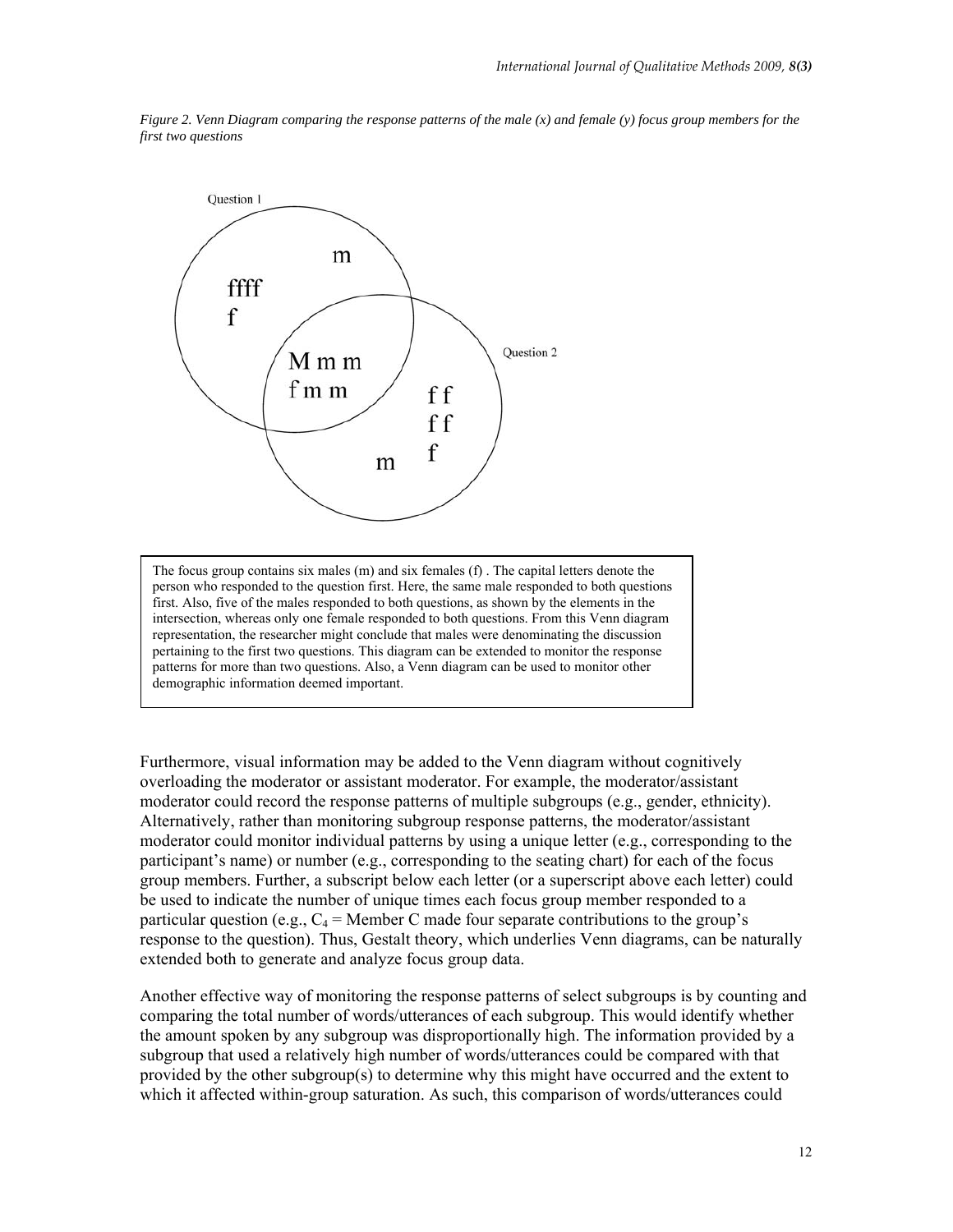serve as a validation tool. More specifically, monitoring the quantity and quality of words stemming from each subgroup on interest could be used to assess what we call across-subgroup saturation, which refers to data saturation and/or theoretical saturation that occurs across all subgroups of interest.

#### **The role of conversation analysis**

A vital distinction between focus group interviews and other individual interviews is that the former interview format involves group discussion whereas the latter format does not (Vaughn et al., 1996). Despite this distinction, much of the research studies based on focus group data extract themes stemming from the members' viewpoints but do not analyze interactions among the participants and between the participants and the moderator (Myers, 1998, 2006). As concluded by Wilkinson (2004),

A particular challenge is substantively to address the interactive nature of focus group data: a surprising limitation of focus group research is the rarity with which group interactions are analyzed or reported (Kitzinger, 1994b; Wilkinson, 1999). Extracts from focus group data are typically presented as if they were one-to-one interview data, often with no evidence of more than one research participant being present, still more rarely does interaction per se constitute the analytic focus. This is all the more surprising given that…focus group researchers typically emphasize interaction between participants as the most distinctive feature of the method, even cautioning that researchers "who do not attend to the impact of the group setting will incompletely or inappropriately analyze their data" (Carey and Smith, 1994, p. 125). (p. 184)

Conversation analysis is a qualitative data analysis technique that offers much potential for analyzing focus group data. Although conversation analysts have tended to avoid analyzing interview data (Potter, 2004), this form of analysis appears to be justifiable for focus groups because an underlying assumption of this technique is that it is primarily through interaction that people build social context (Heritage, 2004). In his discussion on identification of place within conversations, Myers (2006) asserted that, "researchers should look at *how* people talk about place before they try to categorise *what* participants say about it" (p. 321, emphasis in original). In addition, researchers involved in focus groups within educational settings also should examine interactions on how individuals communicate with each other, where focus group members might modify their communication styles depending on the audience, the appropriateness of participating in a focus group, and the perceived correct responses expected of them. Furthermore, according to Myers (1998), there are three factors that influence turn-taking among focus group members: "(a) The moderator introduces topics and closes them, following a plan; (b) The moderator can intervene to control turn-taking; [and] (c) The moderator elicits and acknowledges responses" (p. 87).

As such, we believe that examining (a) the "how" and the "what" of members' interactions, (b) the interactions between the moderator and the focus group members, and (c) the interactions among the members themselves will yield richer data and, subsequently, enhance meaning. As did Myers and Macnaghten (1999), who have used conversation analysis with focus groups, we contend that conversation analysis is an appropriate method to employ with focus group data.

Conversation analysis is a subfield of linguistics, and has roots in social phenomenology, or what is more commonly known as ethnomethodology (Roger & Bull, 1989), and combines both logico-analytic and hermeneutic-dialectic perspectives (Heritage, 1987; Markee, 2000; Mehan,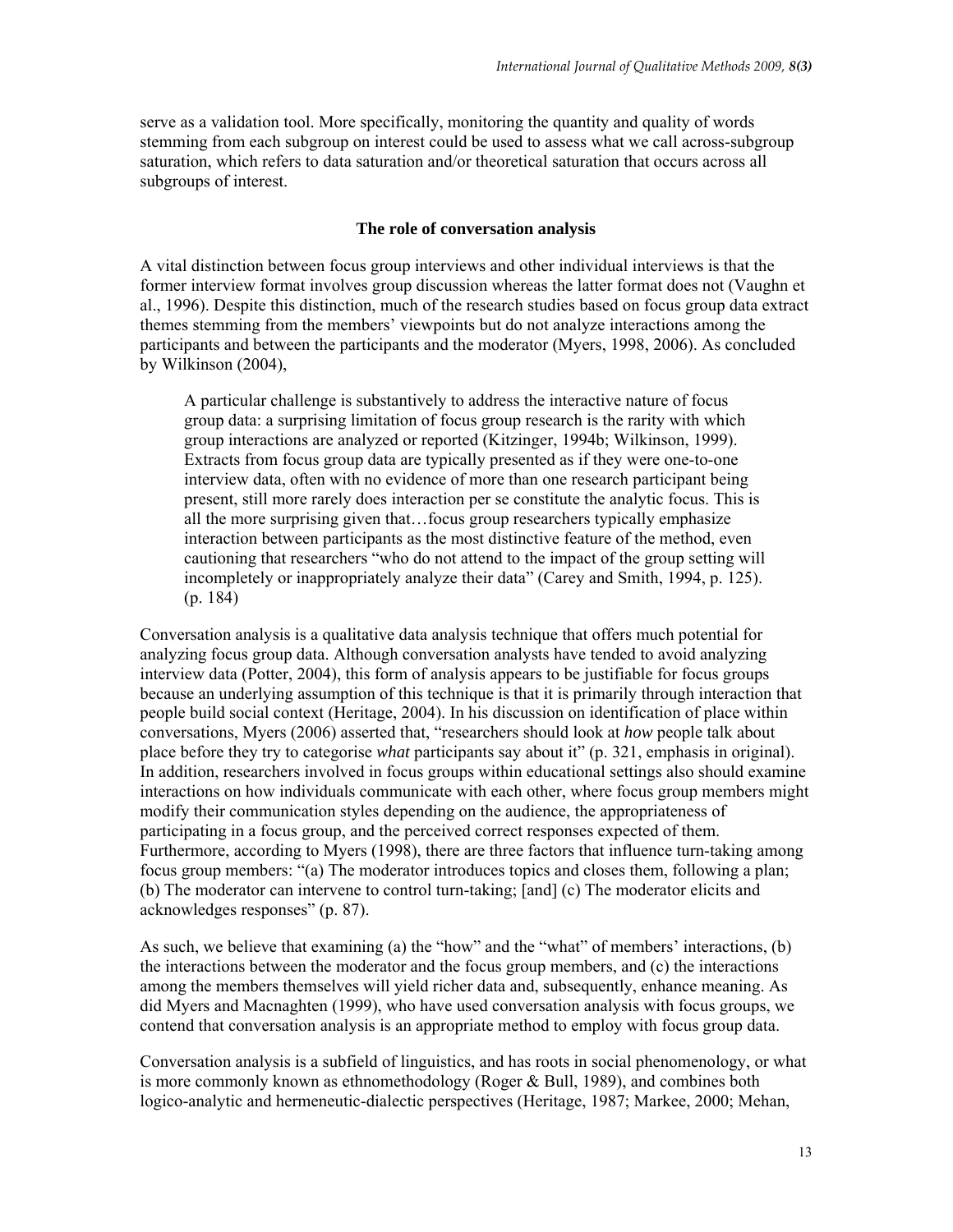1978). Roger and Bull (1989) defined conversation analysis as "examin[ing] the procedures used in the production of ordinary conversation" (p. 3). Similarly, ten Have (1999) defined conversation analysis as "an explication of the ways in which conversationalists maintain an interactional social order" (p. 3).

According to Hopper, Koch, and Mandelbaum (1986), conversation analysis is used to understand structures of conversational action and individuals' practices for conversing. Conversation analysis facilitates the analysis of turns rather than utterances (Sacks, Schegloff, et al., 1974), and for data to change, adapt, or modify the questions (Heritage & Atkinson, 1984; Markee, 2000). The heuristic-inductive approach underlying conversation analysis allows the researcher to incorporate the pragmatist philosophy of the research question driving the study.

Markee (2000) conceptualized four assumptions underlying conversation analysis: (a) conversation has structure; (b) conversation is its own autonomous context—that is, the meaning of a particular utterance is shaped by what immediately precedes it and also by what immediately follows it; (c) there is no a priori justification for believing that any detail of conversation, however minute, is disorderly, accidental, or irrelevant; and (d) the study of conversation requires naturally occurring data. The first three assumptions underlying conversation analysis clearly hold for the focus group context. However, it might be argued that the fourth assumption is not met. Yet, we believe that even though the settings in which focus groups take place are not natural, the conversations that ensue within the focus group settings are in fact naturally occurring.

Furthermore, Markee (2000) outlined procedures for undertaking conversation analyses, with the first step being to examine the "prototypical examples" (p. 99), which involve examination of the whole data set and analysis based on qualitative research criteria. The goal of conversation analysis is not to quantify data (i.e., the conversation). However, quantitative analyses can be employed for presenting regularities in numerical form, yielding a mixed analysis. Prototypical examples are sequences of questions and answers or adjacency pair, as outlined by Sacks and Schegloff (1973). Conversation analysts avoid arriving at final categorizations, codes, and themes too early so that they can preserve detail that would be lost through such processes (Hopper et al., 1986).

In the second step of the conversation analysis process, transcripts are analyzed to identify and/or verify claims and structures, as well as undergo what Markee (2000) has called "artificial falsification" (p. 99). Artificial falsification involves examining the data by identifying prototypical examples, corroborating data, and using data from external sources to strengthen further the findings. This final step also corresponds to Seliger and Shohamy's (1989) threeelement criteria for the verification of qualitative data: (a) data retrievability, (b) data confirmability by supporting assertions with examples from the collected data, and (c) data representativeness.

Applied to focus group research, conversation analysis involves examining the sequences and forms of turns (i.e., turn-taking, turn organization) on the method of focus group members' conversational interactions. Moreover, conversation analysis could provide a starting point for analyzing focus groups (Myers, 1998) and a basis to interrelate larger questions within social theory and interactional discourses (Myers, 1998, 2006). Thus, conversation analysis would enable the researcher to examine talk within focus group interactions. According to Heritage (2004), there are six basic places in which the researcher can examine interactions: (a) turn-taking organization (i.e., identifying very specific and systematic transformations in conversational turntaking approaches), (b) overall structural organization and interaction (i.e., building an overall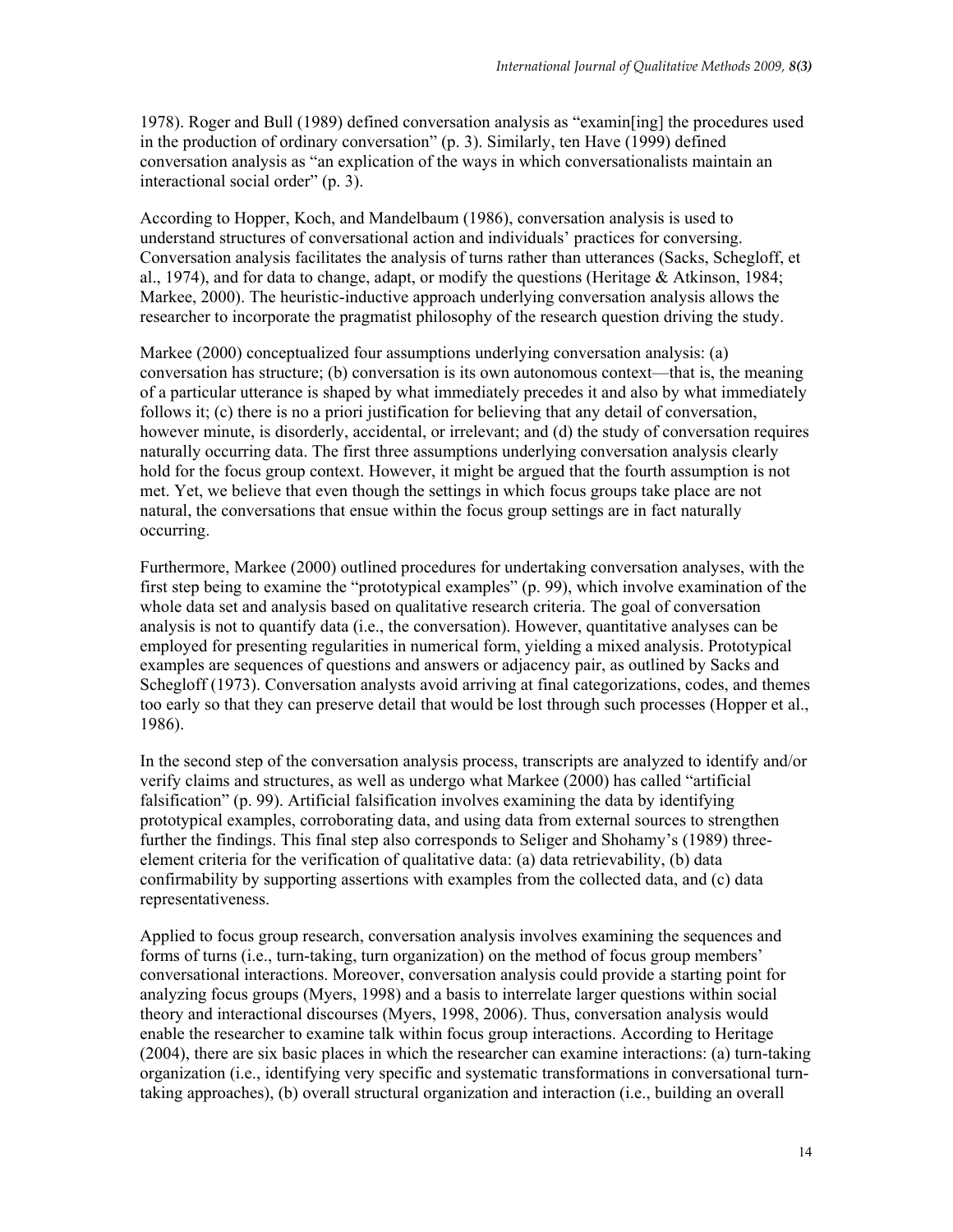map of the interaction with respect to its typical phases or segments), (c) sequence organization (i.e., examining how certain courses of action are formed and developed and how particular action opportunities are activated or withheld). (d) turn design (i.e., identifying distinct selections that a person's speech characterizes: the action that the talk is designed to perform, and the means that are selected to perform the action), (e) lexical choice (i.e., identifying the ways that speakers select their descriptive terms that are linked to the institutional setting), and (f) epistemological and other forms of asymmetry (i.e., identifying the level of asymmetry in the social interaction: between the speaker and the hearer of a turn at talk, between the initiator of the conversation and the respondent in a series of interaction, between participants who are more proactive in directing the conversation and those how are not, and between those whose interventions are pivotal for the outcomes of conversations and those whose interventions are not). Each of these elements can be examined in focus groups.

The progression and management of conversation is influenced by the knowledge, experiences, and discursive styles of each focus group participant and the moderator. A key aspect of conversation analysis is examining all cues that participants exhibit. The relevance of tone, pauses, even facial expression is central in conversation analysis. A computer-assisted qualitative data analysis software program named Transana (Fassnacht & Wood, 1995–2003) provides the researcher with a tool for analyzing video and audio data as well as transcriptions of data. This software program also allows for portions of a transcript to be linked with frames within the video. Furthermore, consistent with conversation analysis protocol, pauses and overlaps can be measured. Schegloff (n.d.) has created a transcription module that outlines a more detailed examination and practice of transcript conventions pertaining to conversation analysis.

Within each focus group, conversation analysis allows researchers to analyze an array of actions and emotions such as joking, frowning, agreeing, debating, criticizing, and using sarcasms. Researchers are also able to examine how participants attempt to portray themselves within focus groups to persuade, dissuade, impress, complain, or flirt—to name but a few actions. Conversation analysis focuses more on the participants' analysis/understanding of the interaction than on the researcher's/moderator's own analysis/understanding. With so much potential for analyzing focus group interactions, as noted by Wilkinson (2004), "it therefore seems extraordinary that focus group researchers looking for a way to analyze the key feature of their data, i.e., interaction between participants, have not more extensively utilized this approach" (p. 188).

## **Conclusions**

Despite the widespread use of focus groups in the social and behavioral sciences and the number of books and articles devoted to this methodology, it is surprising that few explicit guidelines exist on how to analyze focus group data in social science research. As such, in the present article, we have provided a qualitative framework—what we term a micro-interlocutor analysis for obtaining pertinent information from focus group participants in social science research. We believe that our framework goes far beyond analyzing only the verbal communication of focus group participants. As such, we contend that our framework increases the rigor of focus group analyses in qualitative research.

### **Notes**

1. Within-group saturation is different from across-group data saturation, which refers to data saturation that occurs across all the focus groups that take place within a study.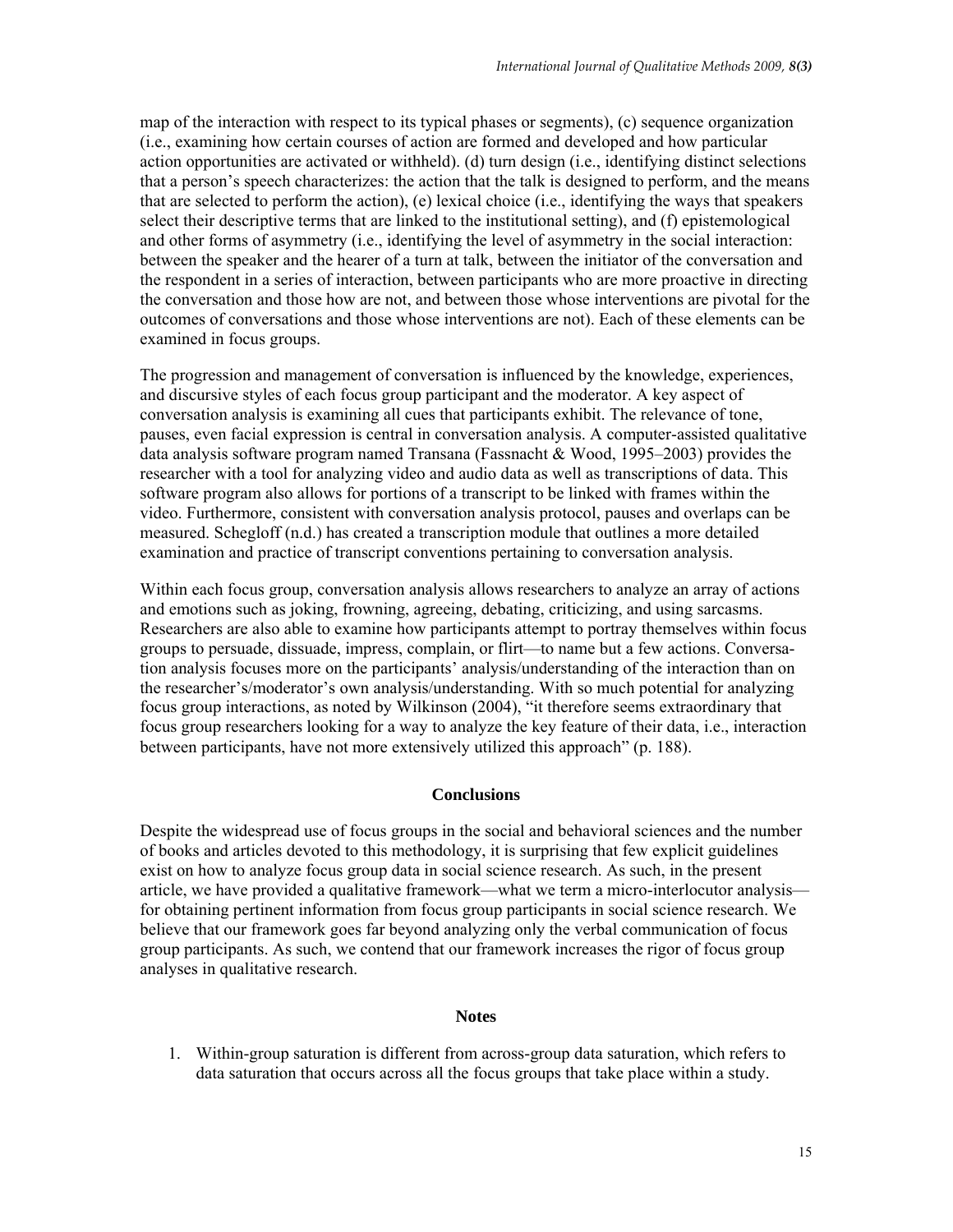2. We point out that within-group saturation is a necessary but not sufficient condition for both overall data saturation and theoretical saturation. For either data saturation and/or theoretical saturation to occur, both within-group saturation and across-group saturation must occur.

#### **References**

Ashbury, J. (1995). Overview of focus group research. *Qualitative Health Research*, *5*, 414–420.

- Barton, A., & Lazarsfeld, P. F. (1955). Some functions of qualitative data analysis in sociological research. *Sociologica*, *1*, 321–361.
- Baumgartner, T. A., Strong, C. H., & Hensley, L. D. (2002). *Conducting and reading research in health and human performance* (3rd ed.). New York: McGraw-Hill.
- Becker, H. S. (1970). *Sociological work: Method and substance*. New Brunswick, NJ: Transaction.
- Bernard, H. R. (1995). *Research methods in anthropology: Qualitative and quantitative approaches*. Walnut Creek, CA: AltaMira.
- Billig, M. (1996). *Arguing and thinking: A rhetorical approach to social psychology* (2nd ed.). Cambridge, UK: Cambridge University Press.
- Butler, S. (1996). Child protection or professional self-preservation by the baby nurses?: Public health nurses and child protection in Ireland. *Social Science & Medicine*, *43*, 303–314.
- Carey, M. (1995). Comment: Concerns in the analysis of focus group data. *Qualitative Health Research*, *5*, 487–495.
- Carey, M., & Smith, M. (1994). Capturing the group effect in focus groups: A special concern in analysis. *Qualitative Health Research*, *4*, 123–127.
- Charmaz, K. (2000). Grounded theory: Objectivist and constructivist methods. In N. K. Denzin & Y. S. Lincoln (Eds.), *Handbook of qualitative research* (2nd ed., pp. 509–535). Thousand Oaks, CA: Sage.
- Collins, K. M. T., Onwuegbuzie, A. J., & DaRos-Voseles, D. A. (2004). Role of anxiety on graduate cooperative groups. *Academic Exchange Quarterly*, *8*(3), 147–151. Retrieved November 23, 2008, from http://www.higher-ed.org/AEQ/fall2004.htm
- Cowan, S., & McLeod, J. (2004). Research methods: Discourse analysis. *Counselling & Psychotherapy Research*, *4*, 102.
- Crabtree, B. F., Yanoshik, M. K., Miller, W. L., & O'Connor, P. J. (1993). Selecting individual or group interviews. In D. L. Morgan (Ed.), *Successful focus groups: Advancing the state of the art* (pp. 137–149). Newbury Park, CA: Sage.
- Curtis, S., Gesler, W., Smith, G., & Washburn, S. (2000). Approaches to sampling and case selection in qualitative research: Examples in the geography of health. *Social Science and Medicine*, *50*, 1001–1014.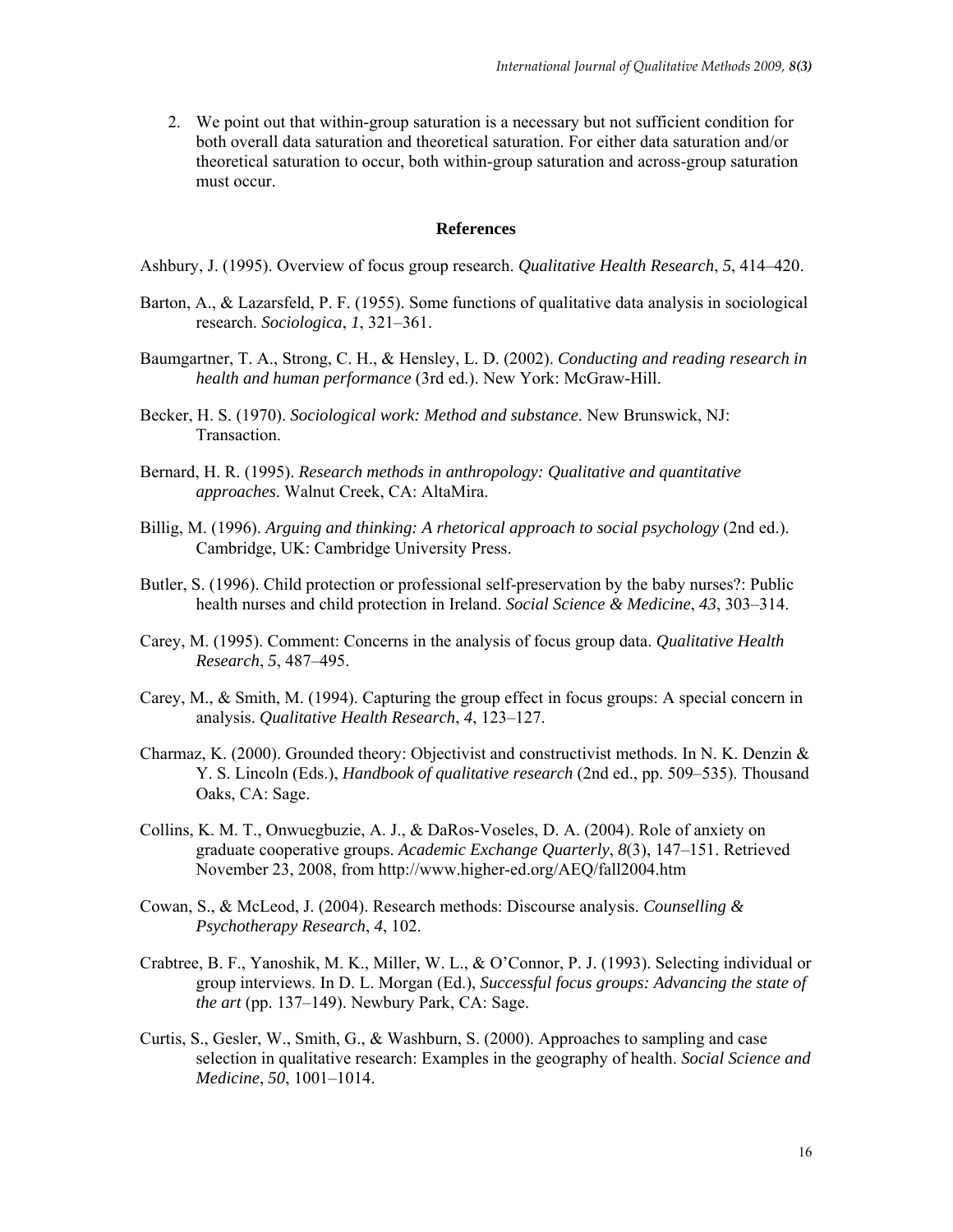- DaRos-Voseles, D. A., Collins, K. M. T., & Onwuegbuzie, A. J. (2005, April). *Effect of academic procrastination on performance of graduate-level cooperative groups in research methodology courses*. Paper presented at the annual meeting of the American Educational Research Association, Montreal, Canada.
- DaRos-Voseles, D. A., Collins, K. M. T., Onwuegbuzie, A. J., & Jiao, Q. G. (2008). Effect of self-perception on performance of graduate-level cooperative groups in research methodology courses. *Journal of Instructional Psychology*, *35*, 254–259.
- DaRos-Voseles, D. A., Onwuegbuzie, A. J., & Collins, K. M. T. (2003). Graduate cooperative groups: Role of perfectionism. *Academic Exchange Quarterly*, *7*, 307–311.
- Duggleby, W. (2005). What about focus group interaction data? *Qualitative Health Research*, *15*, 832–840.
- Fassnacht, C., & Wood, D. K. (1995–2003). *Transana* (Version 1.21) [Computer software]. Madison: Board of Regents of the University of Wisconsin System.
- Fielding, N. G., & Lee, R. M. (1998). *Computer analysis and qualitative research.* Thousand Oaks, CA: Sage.
- Flick, U. (1998). *An introduction to qualitative research: Theory, method and applications*. London: Sage.
- Fontana, A., & Frey, J. H. (2005). The interview: From neutral stance to political involvement. In N. K. Denzin & Y. S. Lincoln (Eds.), *The Sage handbook of qualitative research* (2nd ed., pp. 695–727). Thousand Oaks, CA: Sage.
- Glaser, B. G. (1978). *Theoretical sensitivity*. Mill Valley, CA: Sociology Press.
- Glaser, B. G. (1992). *Discovery of grounded theory*. Chicago: Aldine.
- Glaser, B. G., & Strauss, A. L. (1967). *The discovery of grounded theory: Strategies for qualitative research*. Chicago: Aldine.
- Gorden, R. L. (1980). *Interviewing strategy, techniques, and tactics*. Homewood, IL: Dorsey.
- Greenbaum, T. L. (1998). *The handbook for focus group research* (2nd ed.). Thousand Oaks, CA: Sage.
- Heritage, J. (1987). Ethnomethodology. In A. Giddens & J. H. Turner (Eds.), *Social theory today*  (pp. 224–272). Cambridge, UK: Polity.
- Heritage, J. (2004). Conversation analysis and institutional talk: Analyzing data. In D. Silverman (Ed.), *Qualitative research: Theory, method, and practice* (pp. 222–245). Thousand Oaks, CA: Sage.
- Heritage, J. C., & Atkinson, J. M. (1984). Introduction. In J. M. Atkinson & J. C. Heritage (Eds.), *Structures of social action: Studies in conversation analysis* (pp. 1–15). Cambridge, UK: Cambridge University Press.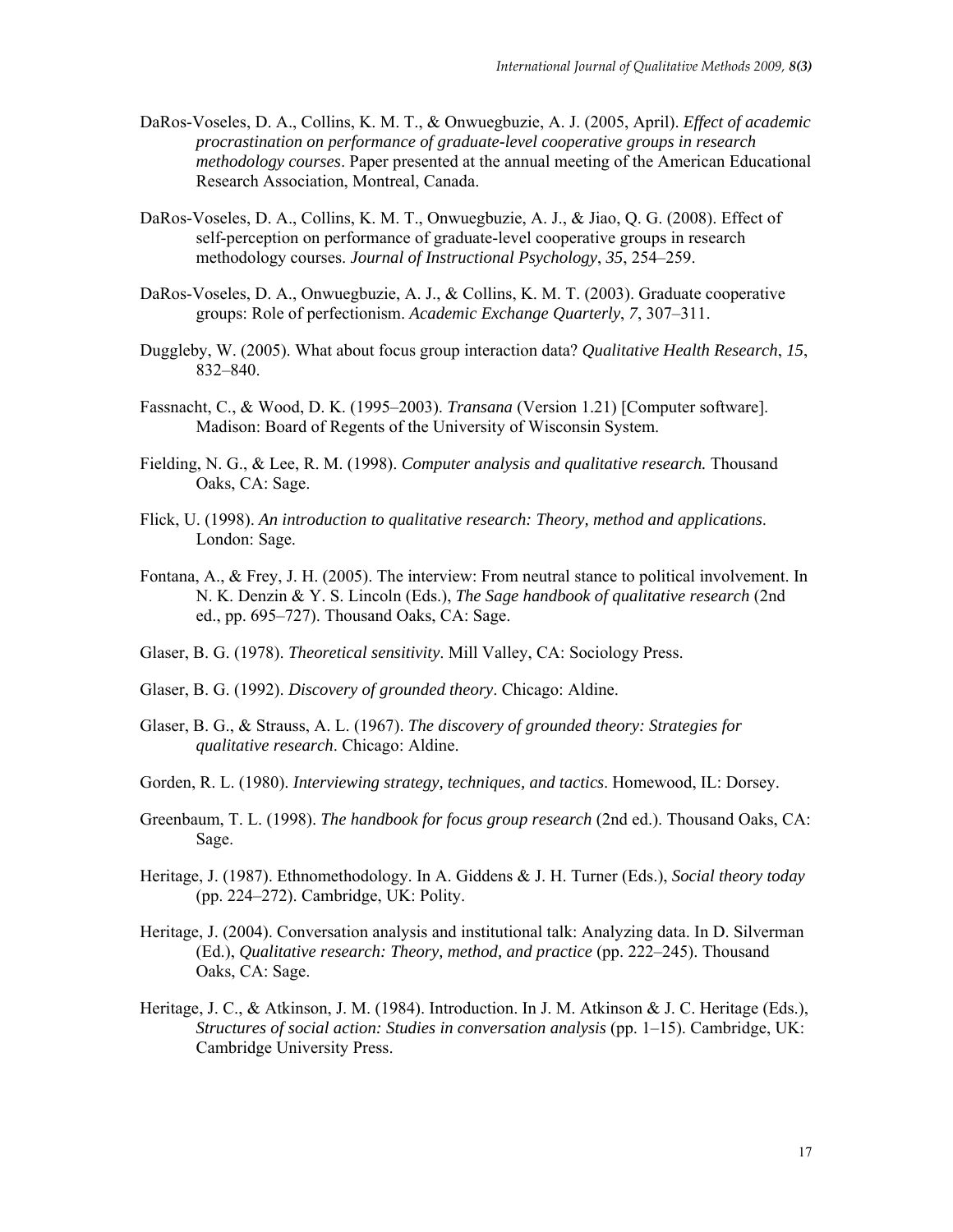- Hopper, R., Koch, S., & Mandelbaum, J. (1986). Conversation analysis methods. In D. G. Ellis & W. A. Donohue (Eds.), *Contemporary issues in language and discourse processes* (pp. 169–186). Hillsdale, NJ: Lawrence Erlbaum.
- Jiao, Q. G., Collins, K. M. T., & Onwuegbuzie, A. J. (2008). Role of library anxiety on cooperative group performance. *Library Review*, *57*, 606–618.
- Johnson, R. B., & Christensen, L. B. (2004). *Educational research: Quantitative, qualitative, and mixed approaches*. Boston: Allyn and Bacon.
- Kamberelis, G., & Dimitriadis, G. (2005). Focus groups: Strategic articulations of pedagogy, politics, and inquiry. In N. K. Denzin & Y. S. Lincoln (Eds.), *The Sage handbook of qualitative research* (3rd ed., pp. 887–907). Thousand Oaks, CA: Sage.
- Kidd, P., & Parshall, M. (2000). Getting the focus and the group: Enhancing analytical rigor in focus group research. *Qualitative Health Research*, *10*, 293–308.
- Kitzinger, J. (1994). The methodology of focus groups: The importance of interaction between research participants. *Sociology of Health and Illness*, *18*, 103–121.
- Krueger, R. A. (1988). *Focus groups: A practical guide for applied research*. Thousand Oaks, Sage.
- Krueger, R. A. (1994). *Focus groups: A practical guide for applied research* (2nd ed.). Thousand Oaks, CA: Sage.
- Krueger, R. A. (2000). *Focus groups: A practical guide for applied research* (3rd ed.). Thousand Oaks, CA: Sage.
- Krueger, R. A., & Casey, M. A. (2000). *Focus groups: A practical guide for applied researchers*  (3rd ed.). Thousand Oaks, CA: Sage.
- Langford, B. E., Schoenfeld, G., & Izzo, G. (2002). Nominal grouping sessions vs. focus groups. *Qualitative Market Research*, *5*, 58–70.
- Leech, N. L., & Onwuegbuzie, A. J. (2007). An array of qualitative data analysis tools: A call for qualitative data analysis triangulation. *School Psychology Quarterly*, *22*, 557–584.
- Leech, N. L., & Onwuegbuzie, A. J. (2008). Qualitative data analysis: A compendium of techniques for school psychology research and beyond. *School Psychology Quarterly*, *23*, 587–604*.*
- Lincoln, Y. S., & Guba, E. G. (1985). *Naturalistic inquiry.* Beverly Hills, CA: Sage.
- Lunt, P. (1996). Rethinking focus groups in media and communications research. *Journal of Communication*, *46*, 79–98.
- Madriz, E. (2000). Focus groups in feminist research. In N. K. Denzin & Y. S. Lincoln (Eds.), *Handbook of qualitative research* (2nd ed., pp. 835–850).
- Markee, N. (2000). *Conversation analysis.* Mahwah, NJ: Lawrence Erlbaum.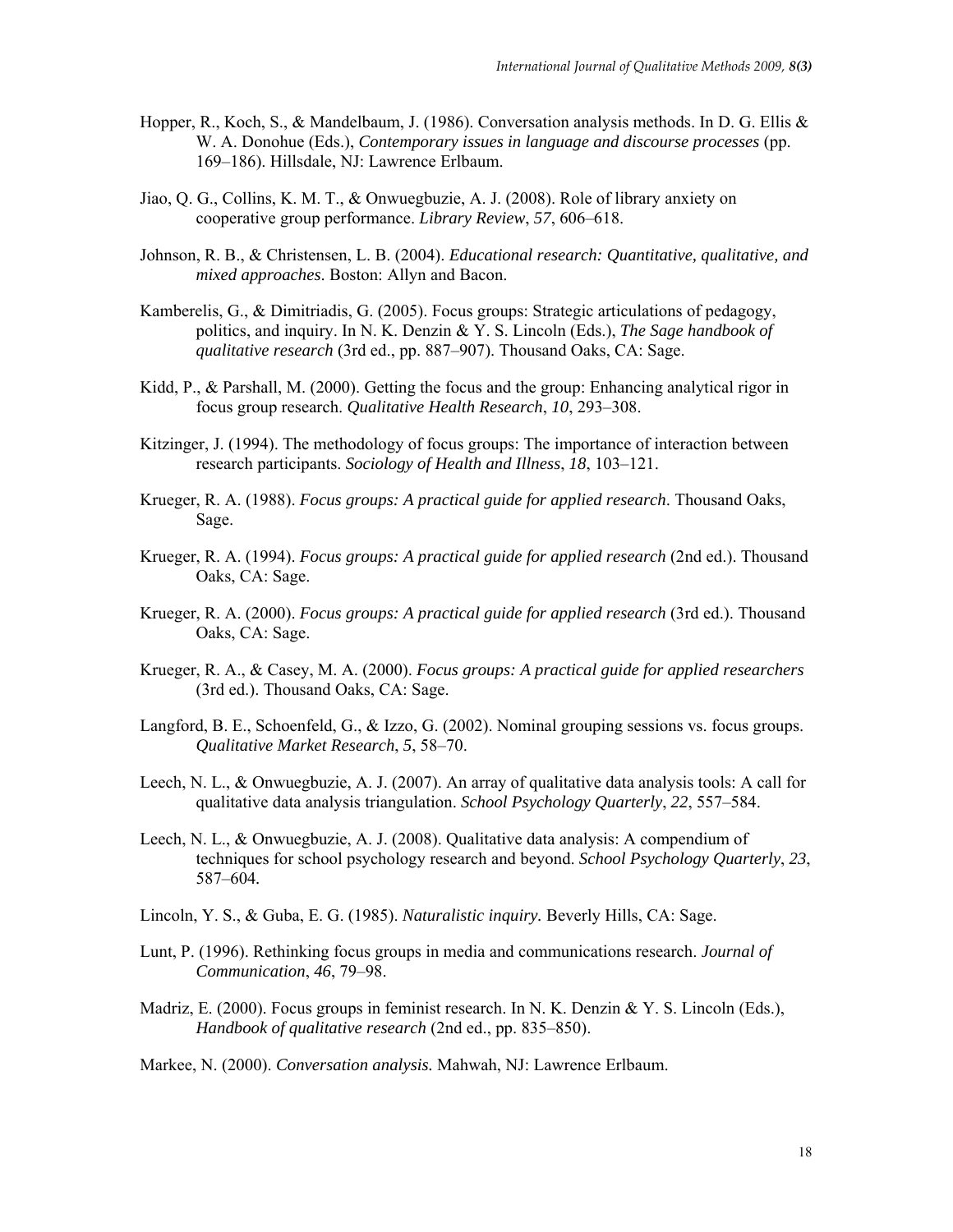- Maxwell, J. A. (2005). *Qualitative research design: An interactive approach* (2nd ed.). Newbury Park, CA: Sage.
- Mehan, H. (1978). Structuring school structure. *Harvard Educational Review*, *48*, 32–64.
- Merton, R. (1987). The focused group interview and focus groups: Continuities and discontinuities. *Public Opinion Quarterly*, *51*, 550–566.
- Morgan, D. L. (1988). *Focus groups as qualitative research*. Newbury Park, CA: Sage.
- Morgan, D. L. (Ed.). (1993). *Successful focus groups: Advancing the state of the art.* Newbury Park, CA: Sage.
- Morgan, D. L. (1997). *Focus groups as qualitative research* (2nd ed.). Thousand Oaks, CA: Sage.
- Morgan, D. L. (1998). *The focus group guidebook.* Thousand Oaks, CA: Sage.
- Morrison-Beedy, D., Cote-Arsenault, D., & Feinstein, N. (2001). Maximizing results with focus groups: Moderator and analysis issues. *Applied Nursing Research*, *14*(1), 48–53.
- Morse, J. M. (1995). The significance of saturation. *Qualitative Health Research*, *5*, 147–149.
- Morse, J. M. (2003). Principles of mixed methods and multimethod research design. In A. Tashakkori & C. Teddlie (Eds.), *Handbook of mixed methods in social and behavioral research* (pp. 189–208)*.* Thousand Oaks, CA: Sage.
- Myers, G. (1998). Displaying opinions: Topics and disagreement in focus groups. *Language in Society*, *27*, 85–111.
- Myers, G. (2006). "Where are you from?": Identifying place. *Journal of Sociolinguistics*, *10*, 320–343.
- Myers, G., & Macnaghten, P. (1999). Can focus groups be analysed as talk? In R. S. Barbour & J. Kitzinger (Eds.), *Developing focus group research: Politics, theory, and practice* (pp. 173–185). London: Sage.
- Nelson, J. E., & Frontczak, N. T. (1988). How acquaintanceship and analyst can influence focus group results. *Journal of Advertising*, *17*, 41–48.
- Onwuegbuzie, A. J. (2001). The relationship between peer orientation and achievement in cooperative-learning based research methodology courses. *Journal of Educational Research*, *94*, 164–170.
- Onwuegbuzie, A. J., & Collins, K. M. T. (2002, April). *Performance of cooperative learning groups in graduate-level educational research courses: The role of social interdependence.* Paper presented at the annual meeting of the American Educational Research Association, New Orleans, LA.
- Onwuegbuzie, A. J., & Collins, K. M. T. (2007). A typology of mixed methods sampling designs in social science research. *Qualitative Report*, *12*, 281–316. Retrieved September 24, 2009, from http://www.nova.edu/ssss/QR/QR12-2/onwuegbuzie2.pdf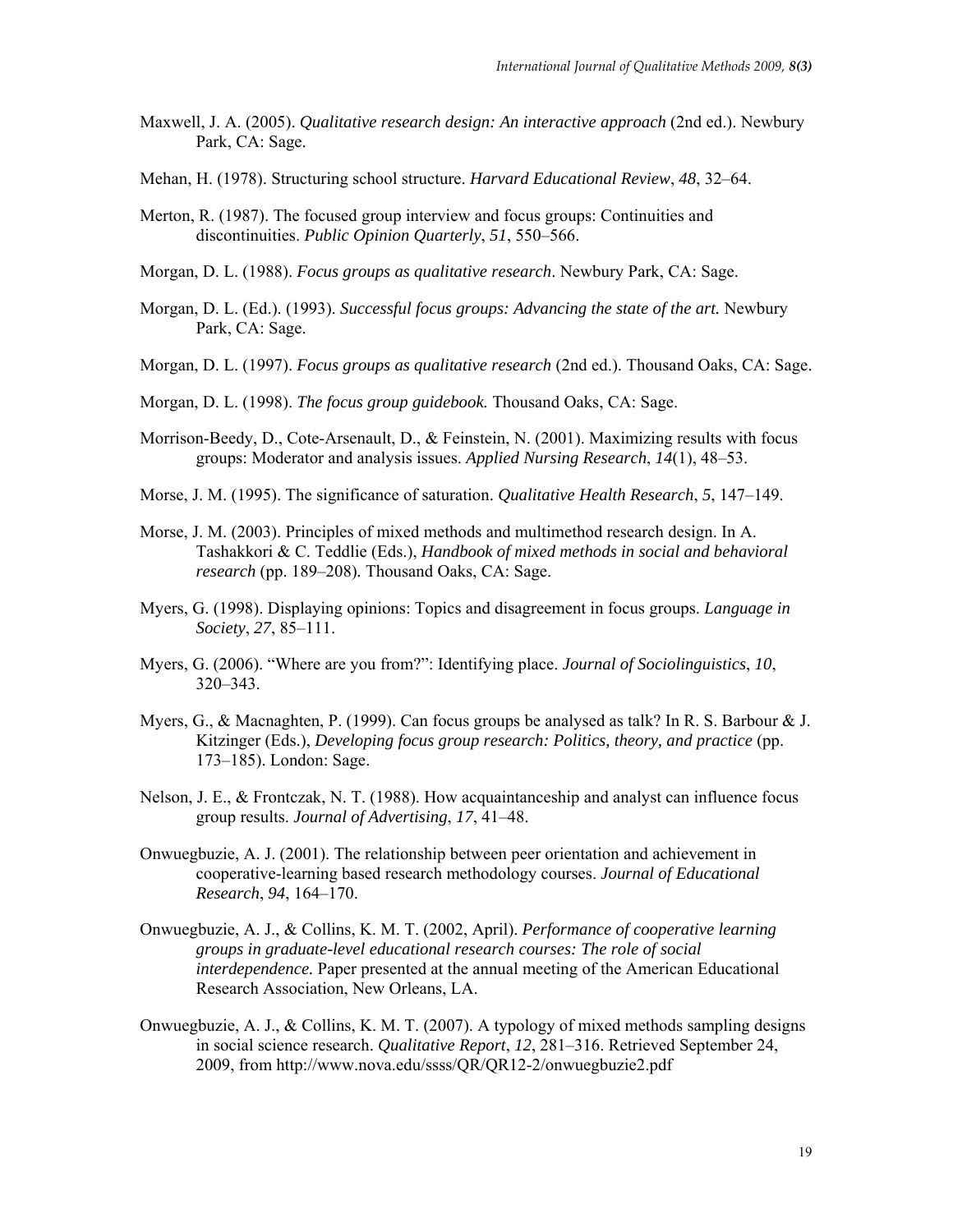- Onwuegbuzie, A. J., Collins, K. M. T., & Elbedour, S. (2003). Aptitude by treatment interactions and Matthew effects in graduate-level cooperative learning groups. *Journal of Educational Research*, *96*, 217–231.
- Onwuegbuzie, A. J., & DaRos-Voseles, D. A. (2001). The role of cooperative learning in research methodology courses: A mixed-methods analysis. *Research in the Schools*, *8*(1), 61–75.
- Onwuegbuzie, A. J., Jiao, Q. G., & Bostick, S. L. (2004). *Library anxiety: Theory, research, and applications*. Lanham, MD: Scarecrow.
- Onwuegbuzie, A. J., Johnson, R. B., & Collins, K. M. T. (2009). A call for mixed analysis: A philosophical framework for combining qualitative and quantitative. *International Journal of Multiple Research Methods*, *3*, 114–139.
- Onwuegbuzie, A. J., Slate, J. R., Leech, N. L., & Collins, K. M. T. (2009). Mixed data analysis: Advanced integration techniques. *International Journal of Multiple Research Approaches*, *3*, 13–33.
- Onwuegbuzie, A. J., & Teddlie, C. (2003). A framework for analyzing data in mixed methods research. In A. Tashakkori & C. Teddlie (Eds.), *Handbook of mixed methods in social and behavioral research* (pp. 351–383)*.* Thousand Oaks, CA: Sage.
- Peters, D. A. (1993). Improving quality requires consumer input: Using focus groups. *Journal of Nursing Care Quality*, *7*, 34–41.
- Phillips, L. J., & Jorgensen, M. W. (2002): *Discourse analysis as theory and method*. Thousand Oaks, CA: Sage.
- Potter, J. (2004). Discourse analysis as a way of analyzing naturally occurring talk. In D. Silverman (Ed.), *Qualitative research: Theory, method, and practice* (pp. 200–221). Thousand Oaks, CA: Sage.
- Potter, J., & Wetherell, M. (1987). *Discourse and social psychology: Beyond attitudes and behaviour*. London: Sage.
- Roger, D., & Bull, P. (1989). Introduction. In D. Roger & P. Bull (Eds.), *Conversation: An interdisciplinary perspective* (pp. 21–47). Clevedon, UK: Multilingual Matters.
- Sacks, H., & Schegloff, E. A. (1973). Opening up closings. *Semiotica*, *8*, 289–327.
- Sacks, H., Schegloff, E. A., & Jefferson, G. (1974). A simple systematics for the organization of turn-taking for conversation. *Language*, *50*, 696–735.
- Sandelowski, M. (2001). Real qualitative researchers don't count: The use of numbers in qualitative research. *Research in Nursing & Health*, *24*, 230–240.
- Sandelowski, M. (2008). Theoretical saturation. In L. M. Given (Ed.), *The Sage encyclopedia of qualitative methods* (Vol. 1, pp. 875–876). Thousand Oaks, CA: Sage.
- Saumure, K., & Given, L. M. (2008). Data saturation. In L. M. Given (Ed.), *The Sage encyclopedia of qualitative methods* (Vol. 1, pp. 195–196). Thousand Oaks, CA: Sage.